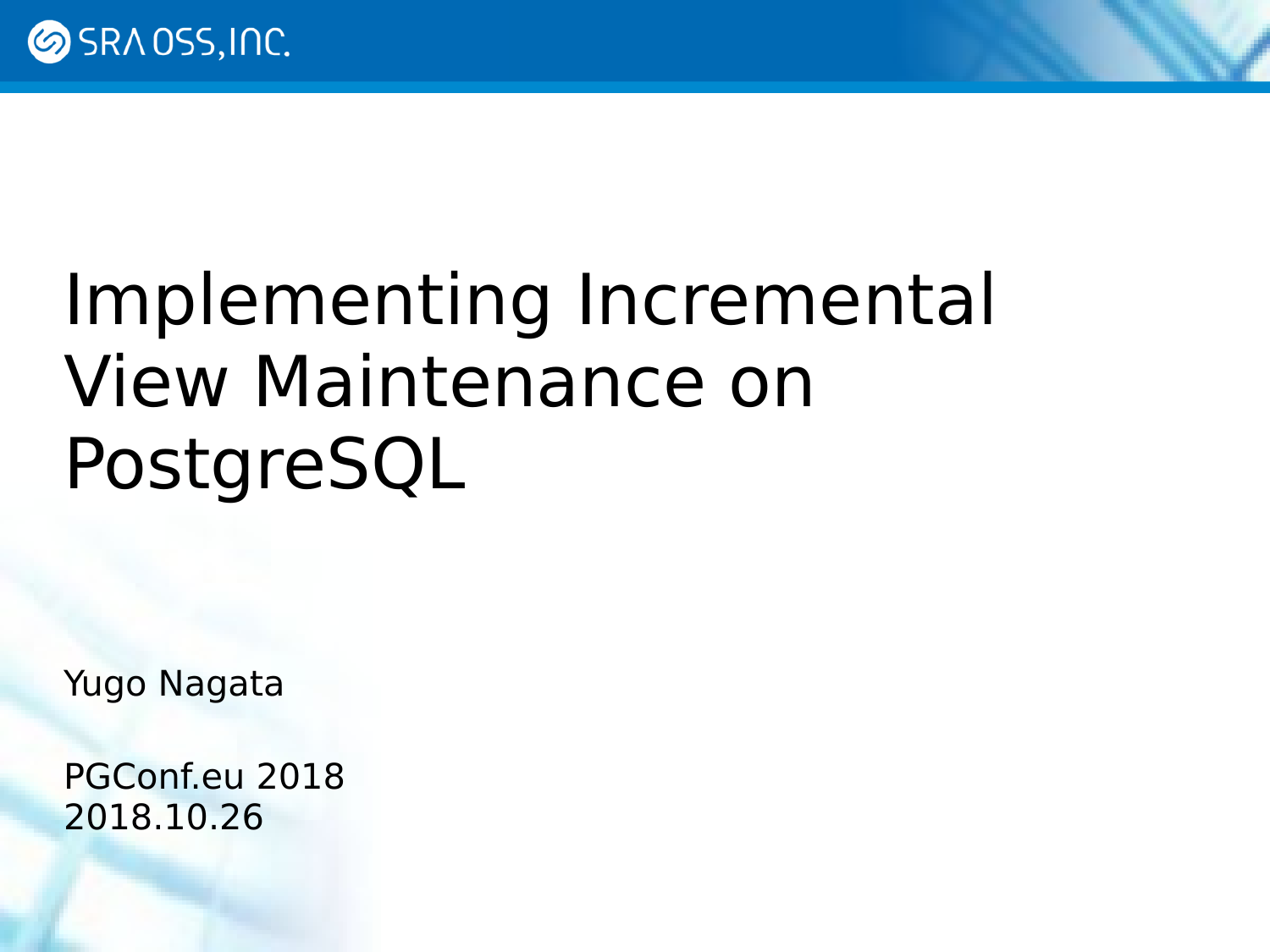

#### Who am I?

- Yugo Nagata
	- Chief engineer @ SRA OSS, Inc. Japan
	- PostgreSQL
		- Technical support
		- Consulting
		- Education
		- R&D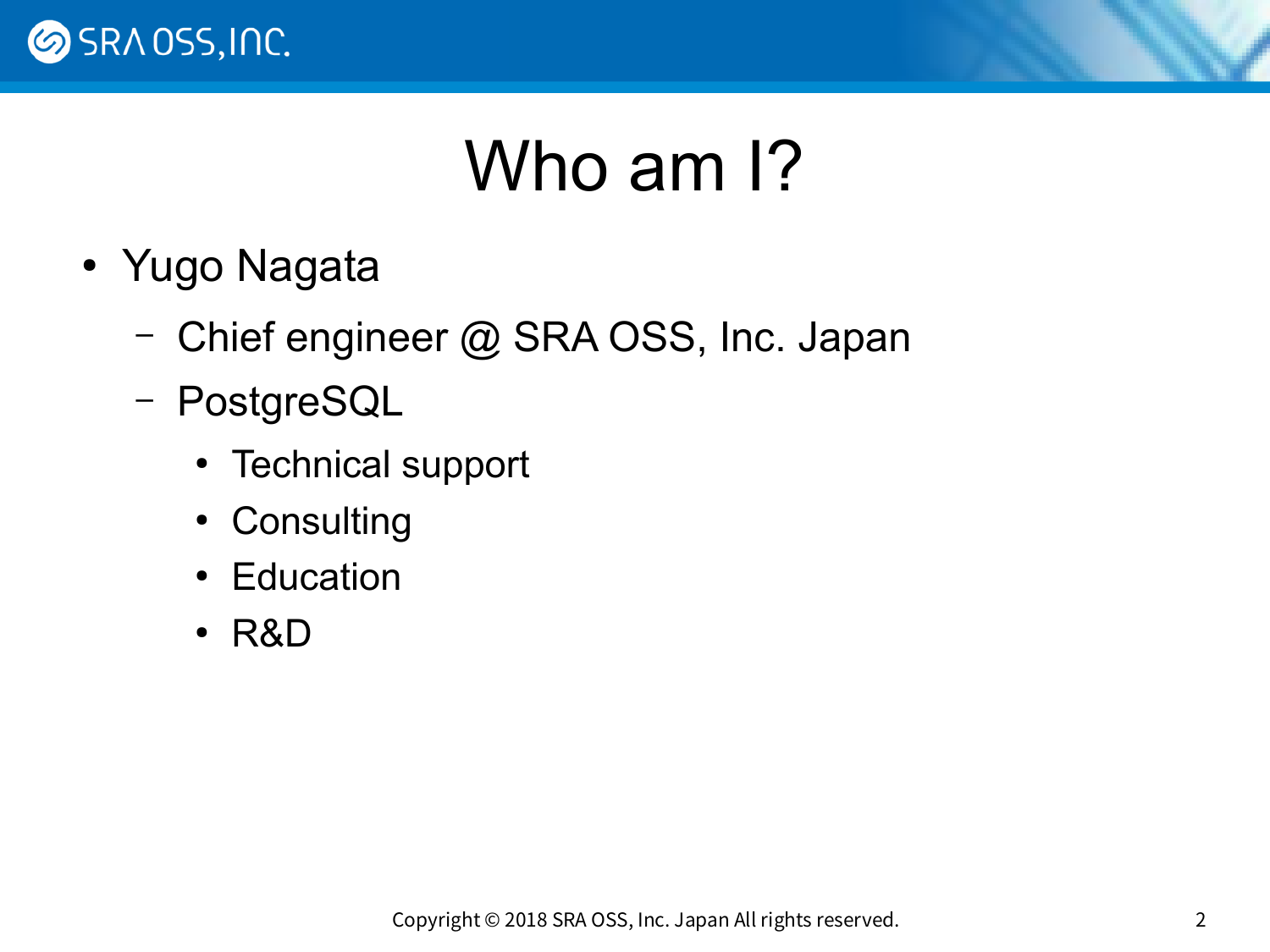

#### Outline

- Introduction
	- Views
	- Materialize views
- Incremental View maintenance (IVM)
	- Some approaches and our idea
- PoC Implementation of IVM
	- Overview and details
	- Examples
	- Performance Evaluation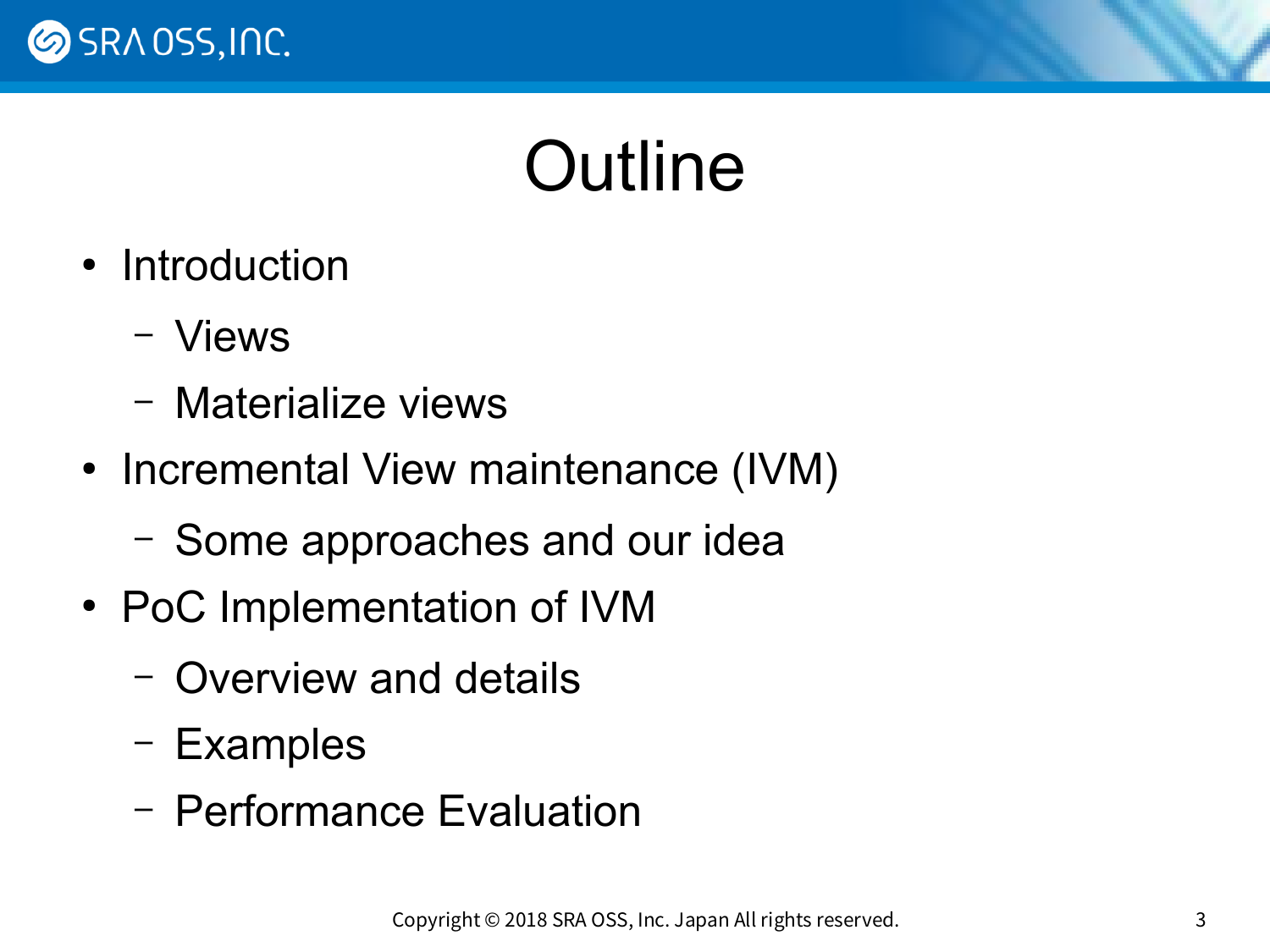**SRAOSS, INC.** 

#### Views

| CREATE VIEW V AS               |  |
|--------------------------------|--|
| SELECT device_name, pid, price |  |
| FROM devices d                 |  |
| JOIN parts p                   |  |
| ON $d$ .pid = $p$ .pid;        |  |

- A view is defined by a query on base tables.
	- Only the definition query is stored instead of contents of results.
- The result is computed when a query is issued to a view. Table data Table data

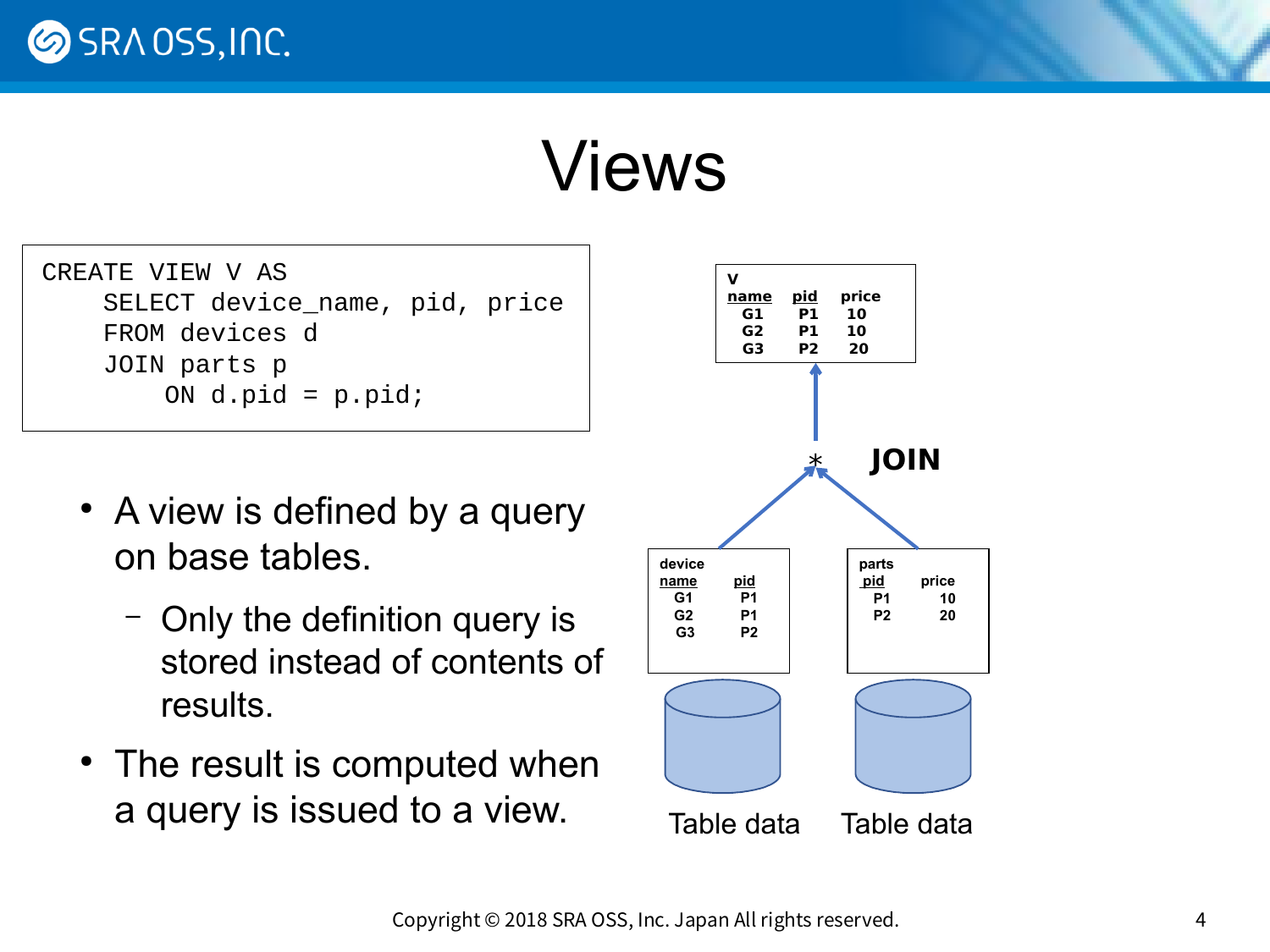**SRAOSS, INC.** 

#### Materialized Views

CREATE MATERIALIZED VIEW V AS SELECT device\_name, pid, price FROM devices d JOIN parts p ON  $d$ .pid =  $p$ .pid;

- Materialized views persist the results in a table-like form.
- No need to compute the result when a query is issued.
	- Enables faster access to data.
- The data is not always up to date.
	- Need maintenance.

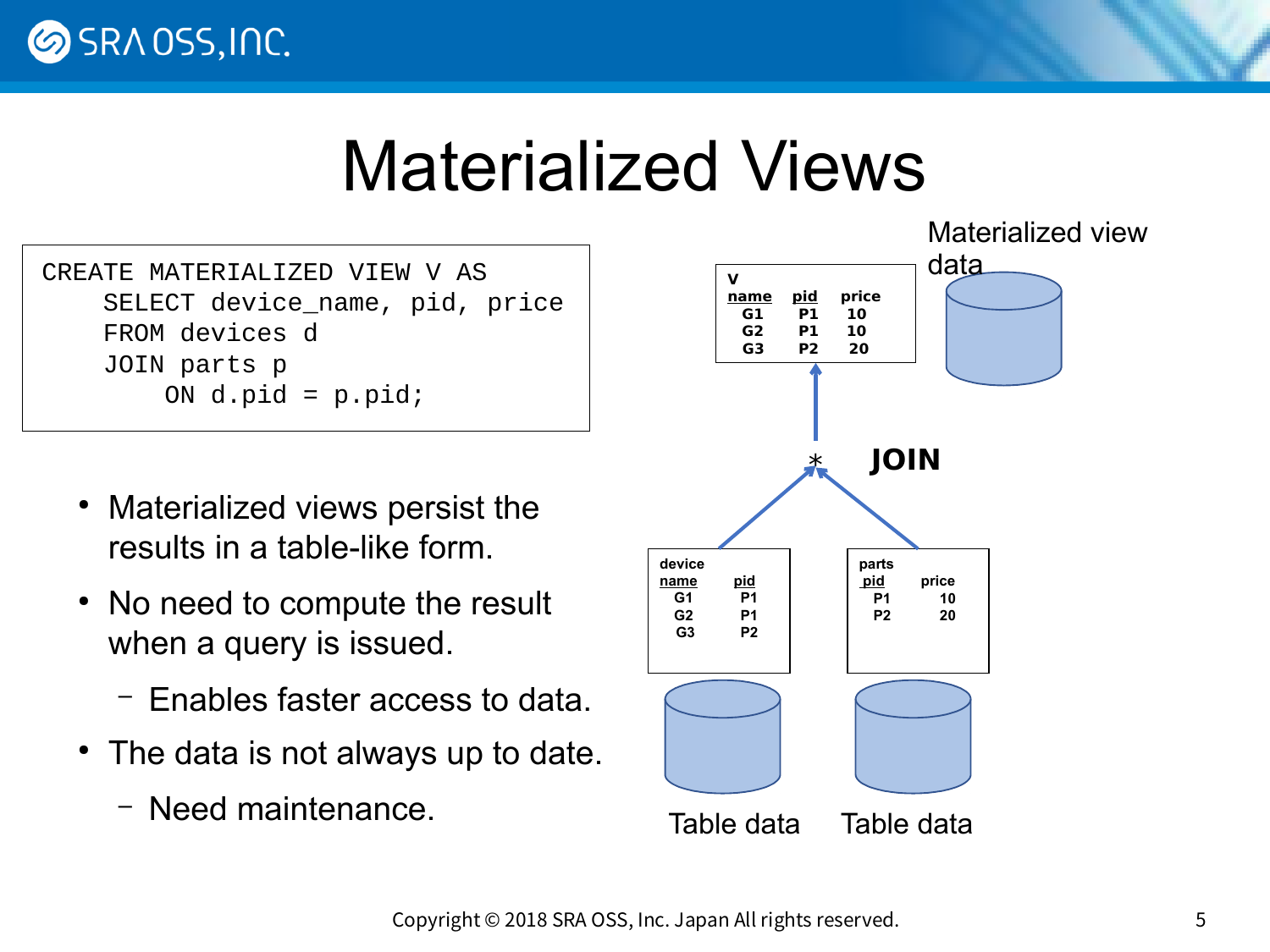#### Creating Materialized Views

CREATE MATERIALIZED VIEW V AS SELECT device\_name, pid, price FROM devices d JOIN parts p ON  $d$ .pid =  $p$ .pid;

- The data of a materialized view is computed at definition time.
	- This is similar to "CREATE TABLE AS" statement.
	- The result of the definition query is inserted into the materialized view.
- Need maintenance to keep consistency between the materialized data and base tables.

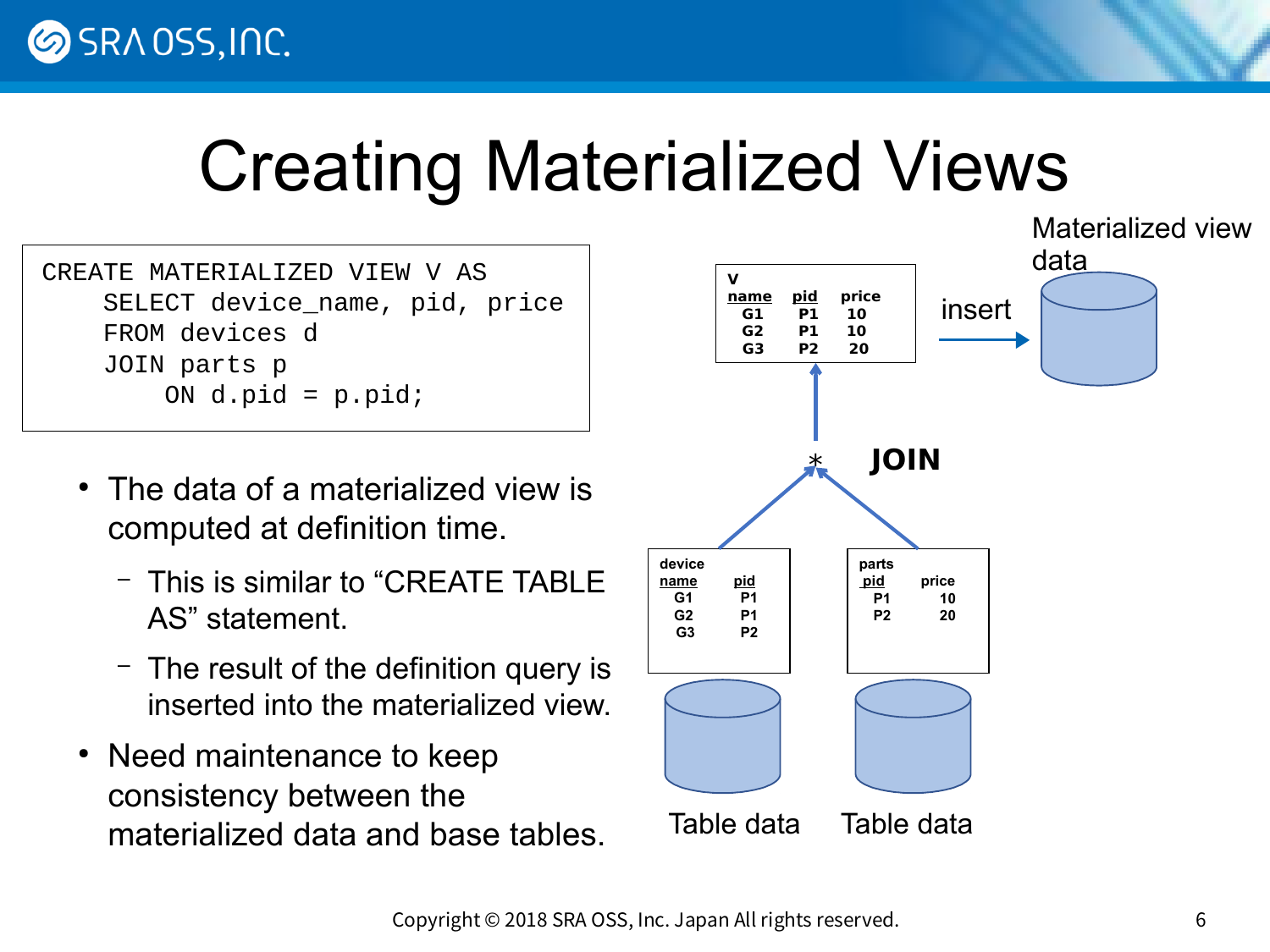#### Refreshing Materialized Views

REFRESH MATERIALIZED VIEW V;

- Replacing the contents of a materialized view.
	- Need to re-compute the result of the definition query.

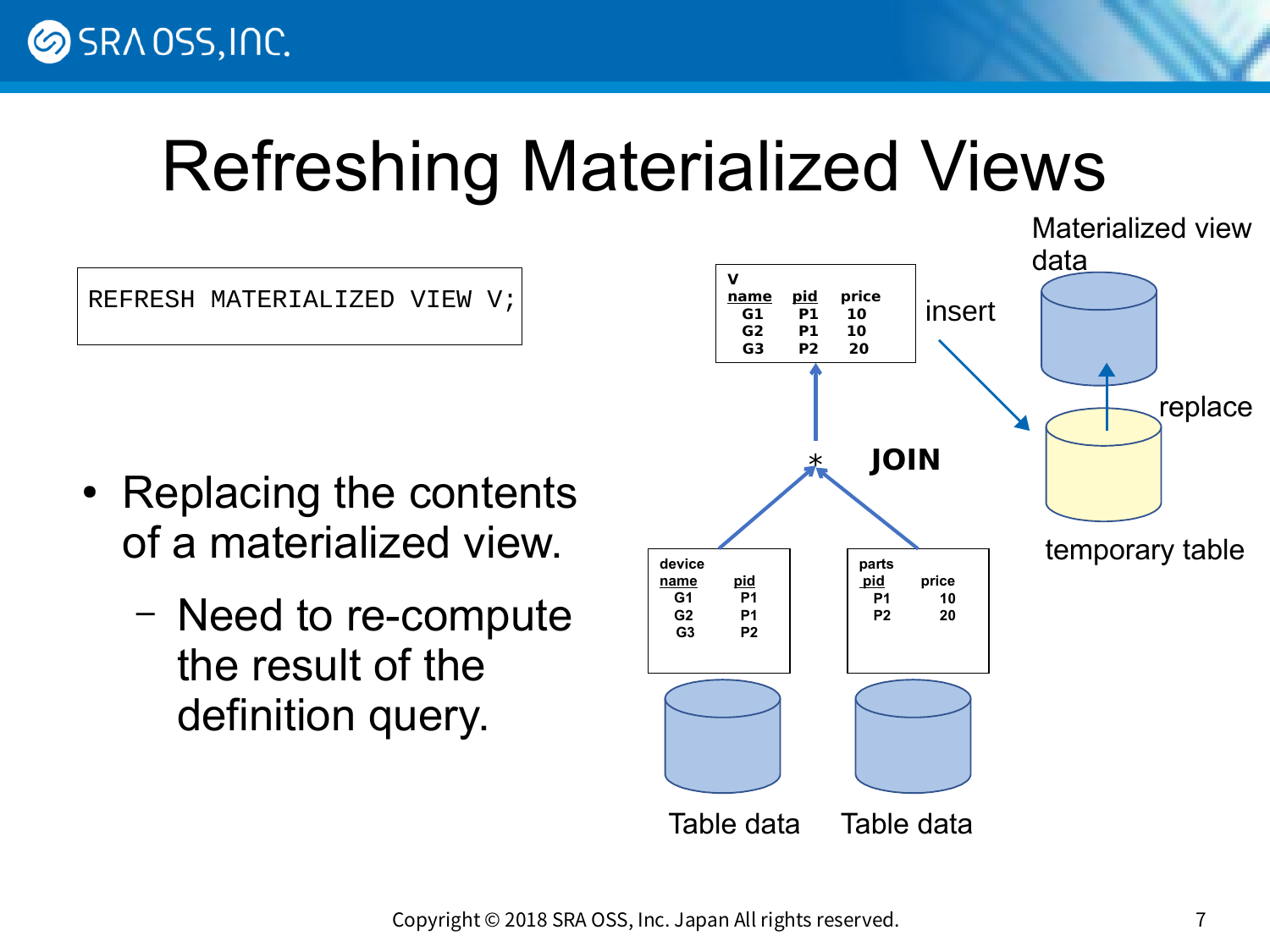#### Refreshing Materialized Views



- With CONCURRENTLY option, the materialized view is refreshed without locking out concurrent selects on the view.
	- Require at least one UNIQUE index on the materialized view.
- Need to re-compute the result of the definition query, too.

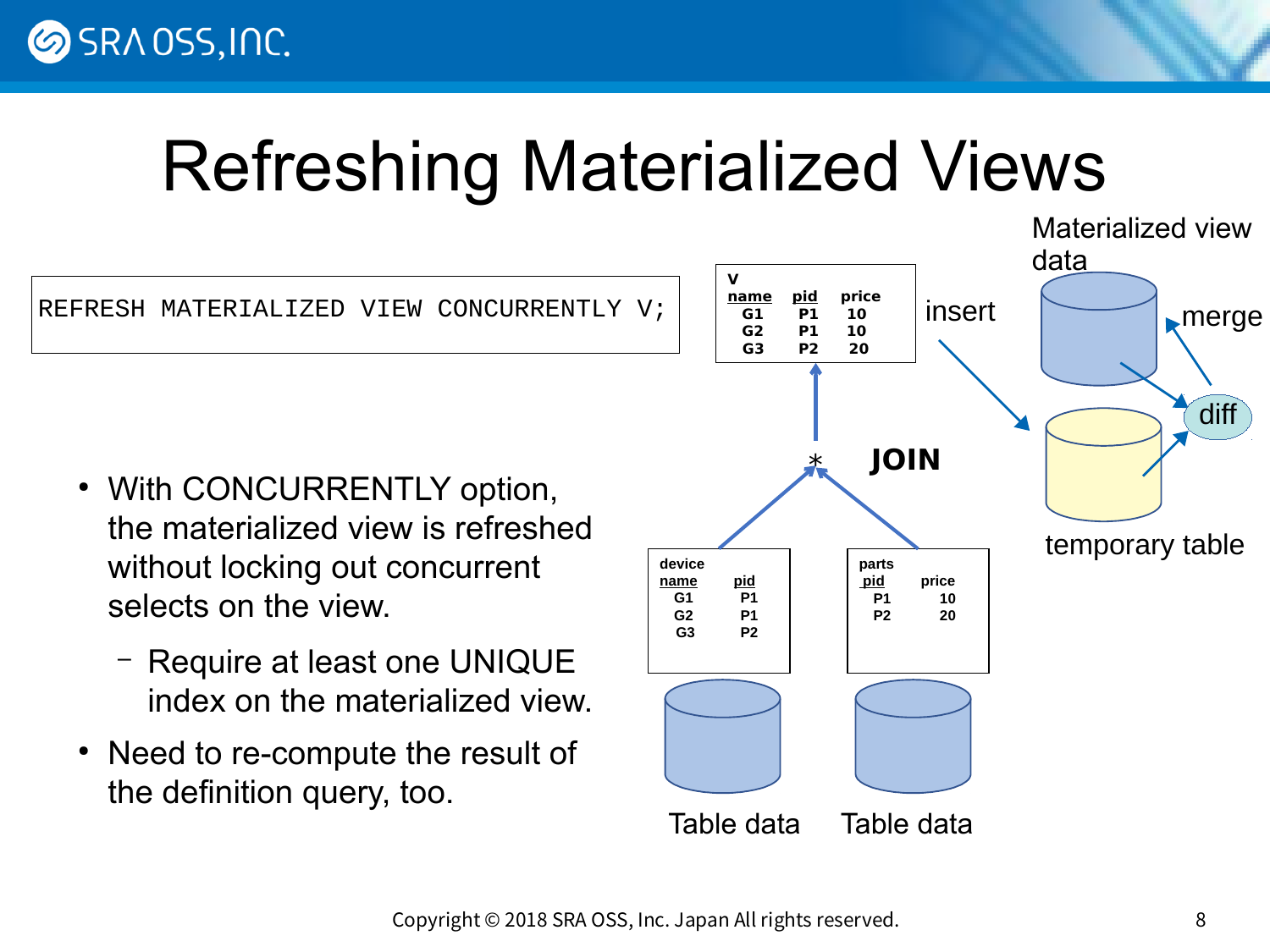#### **SRAOSS, INC.**

#### Incremental View Maintenance

- Incremental View Maintenance (IVM)
	- Compute and apply only the incremental changes to the materialized views



Copyright © 2018 SRA OSS, Inc. Japan All rights reserved. 9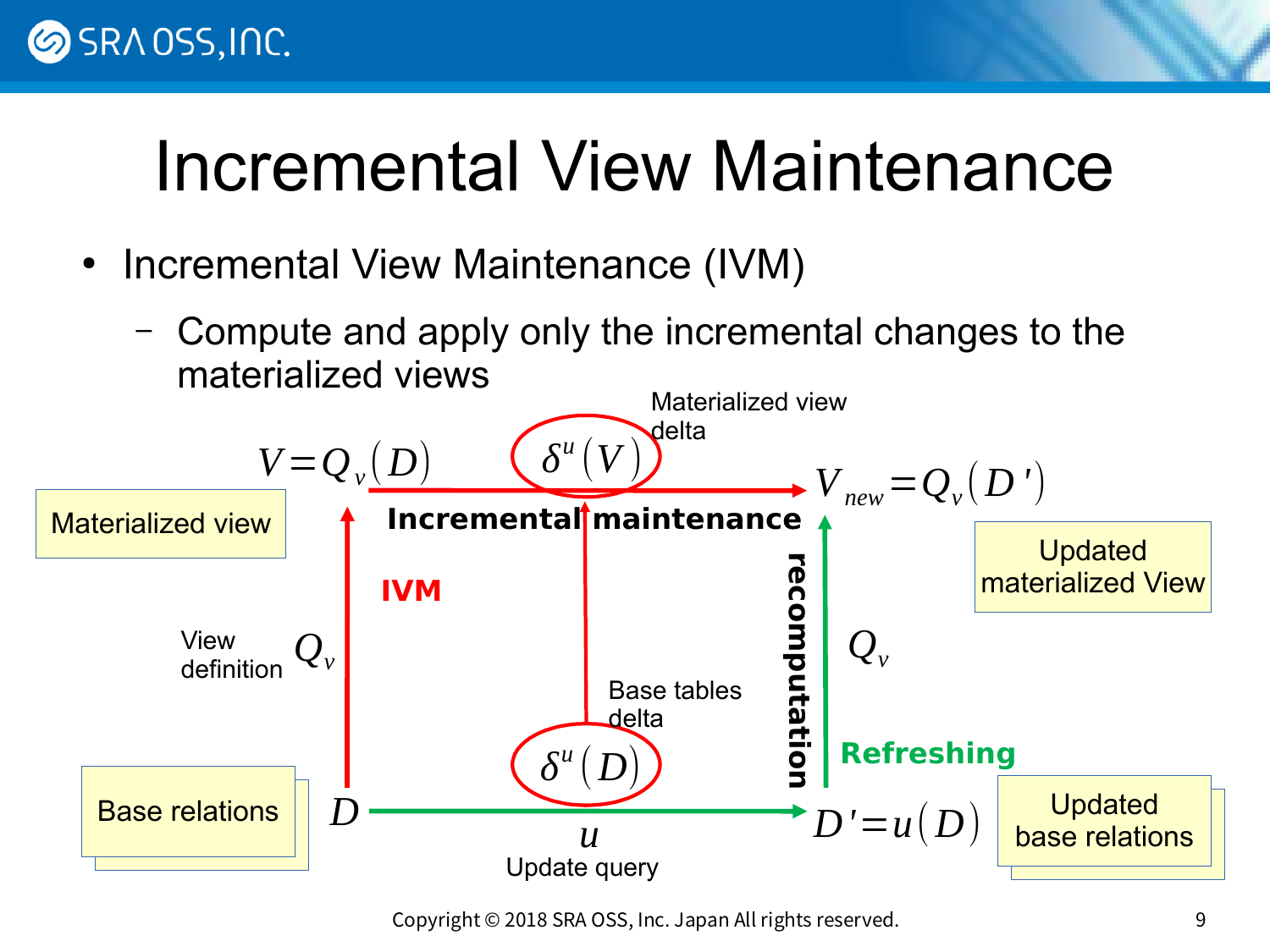

#### Approaches to IVM

- Tuple-based
	- Specify the view tuples that need to be modified by computing diff sets.
- ID-based (Katsis et al., 2015)
	- Assume the base tables have primary keys and these are propagated to the materialized view.
	- Identify the to-be-modified tuples in the view through their IDs.
		- More efficient than Tuple-based
- OID-based (Masunaga et al., 2018)
	- Use OIDs to identify tuples rather than primary keys.
		- Allow to handle bag (multi-set) semantics.
	- OID is a system column of a tuple in PostgerSQL
		- Users do not need to concern about this.

Proof of Concept (PoC) implementation of IVM using OIDs on PostgreSQL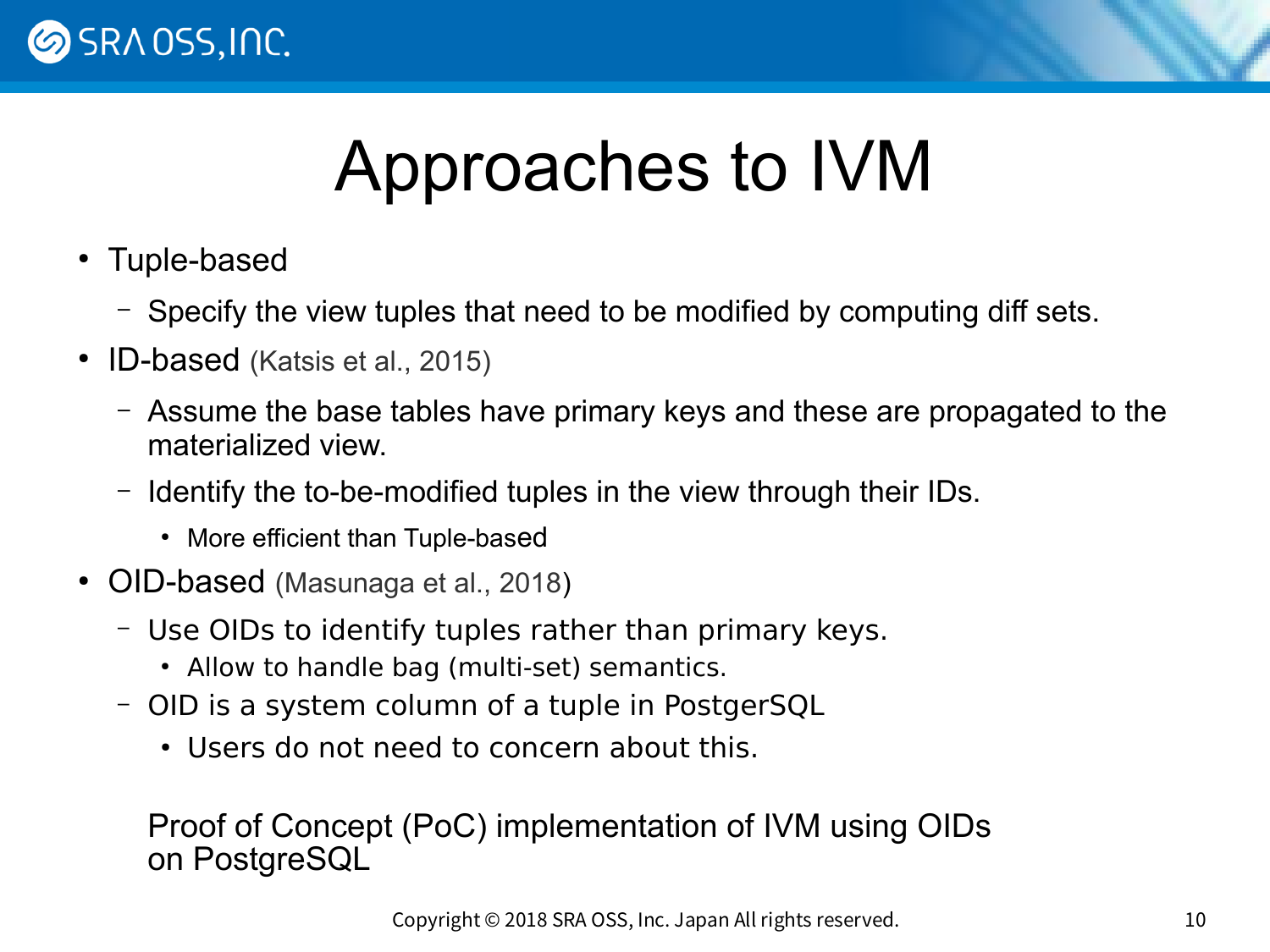V

#### Basic idea

| <b>OID</b> | device name | pid            | price |            |                | oid map           |          |                        |  |
|------------|-------------|----------------|-------|------------|----------------|-------------------|----------|------------------------|--|
| 301        | device1     | P <sub>1</sub> | 10    |            |                | OID in<br>matview |          | OIDs in<br>base tables |  |
| 302        | device2     | P <sub>2</sub> | 20    |            |                | 301               | 101, 201 |                        |  |
| 303        | device3     | P <sub>2</sub> |       | 20         |                | 302               | 102, 202 |                        |  |
|            |             | <b>JOIN</b>    |       |            |                | 303               | 103, 202 |                        |  |
| devices    |             |                |       |            |                |                   |          |                        |  |
| <b>OID</b> | device name | pid            |       |            | parts          |                   |          |                        |  |
| 101        | device1     | P <sub>1</sub> |       | <b>OID</b> | pid            | parts name        | price    |                        |  |
| 102        | device2     | P <sub>2</sub> |       | 201        | P <sub>1</sub> | part1             | 10       |                        |  |
| 103        | device3     | P <sub>2</sub> |       | 202        | P <sub>2</sub> | part <sub>2</sub> | 20       |                        |  |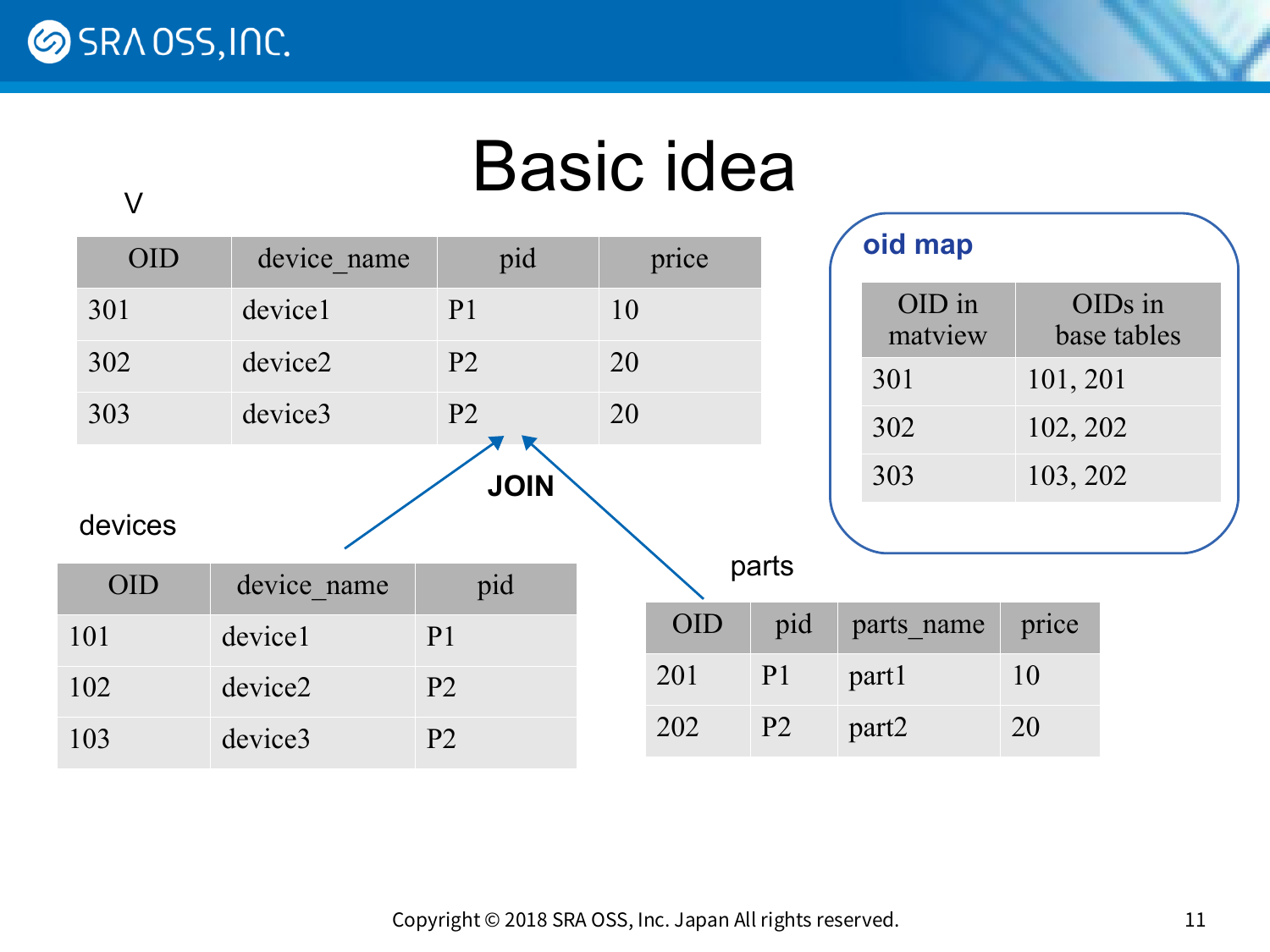V

#### Basic idea

| <b>OID</b> | device name | pid            | price |            |                |                   |          | oid map                |  |  |
|------------|-------------|----------------|-------|------------|----------------|-------------------|----------|------------------------|--|--|
| 301        | device1     | <b>P1</b>      | 15    |            |                | OID in<br>matview |          | OIDs in<br>base tables |  |  |
| 302        | device2     | P <sub>2</sub> | 20    |            |                | 301               | 101, 201 |                        |  |  |
| 303        | device3     | P <sub>2</sub> | 20    |            |                | 302               | 102, 202 |                        |  |  |
|            |             | <b>JOIN</b>    |       |            |                | 303               | 103, 202 |                        |  |  |
| devices    |             |                |       |            |                |                   |          |                        |  |  |
| <b>OID</b> | device name | pid            |       |            | parts          |                   |          |                        |  |  |
| 101        | device1     | P <sub>1</sub> |       | <b>OID</b> | pid            | parts name        | price    |                        |  |  |
| 102        | device2     | P <sub>2</sub> |       | 201        | <b>P1</b>      | part1             | 15       |                        |  |  |
| 103        | device3     | P <sub>2</sub> |       | 202        | P <sub>2</sub> | part2             | 20       |                        |  |  |

If a tuple in parts table with OID=201 is updated, only a tuple in the materialized view with OID=301 is affected.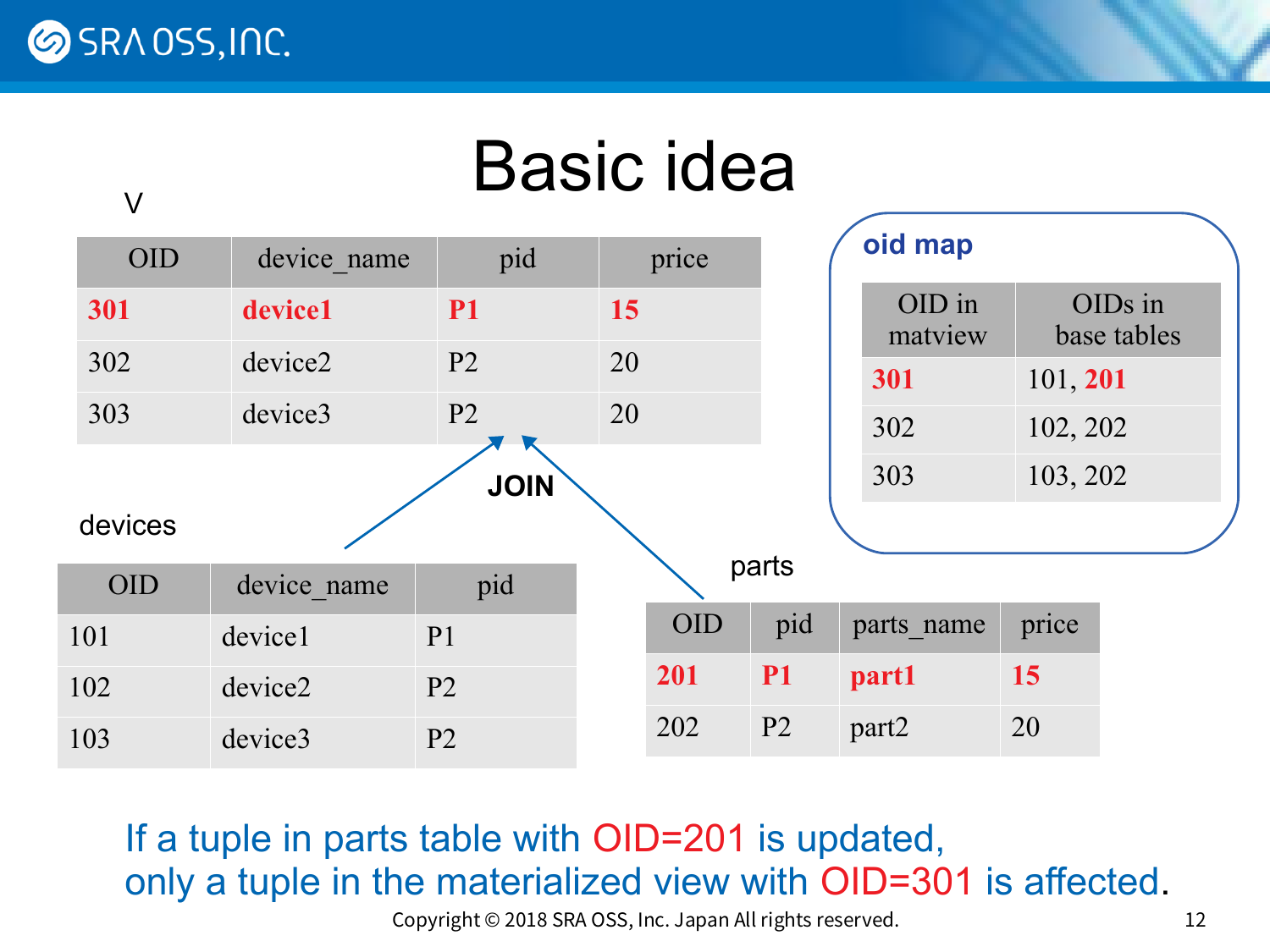

### PoC implementation of Incremental View Maintenance using OIDs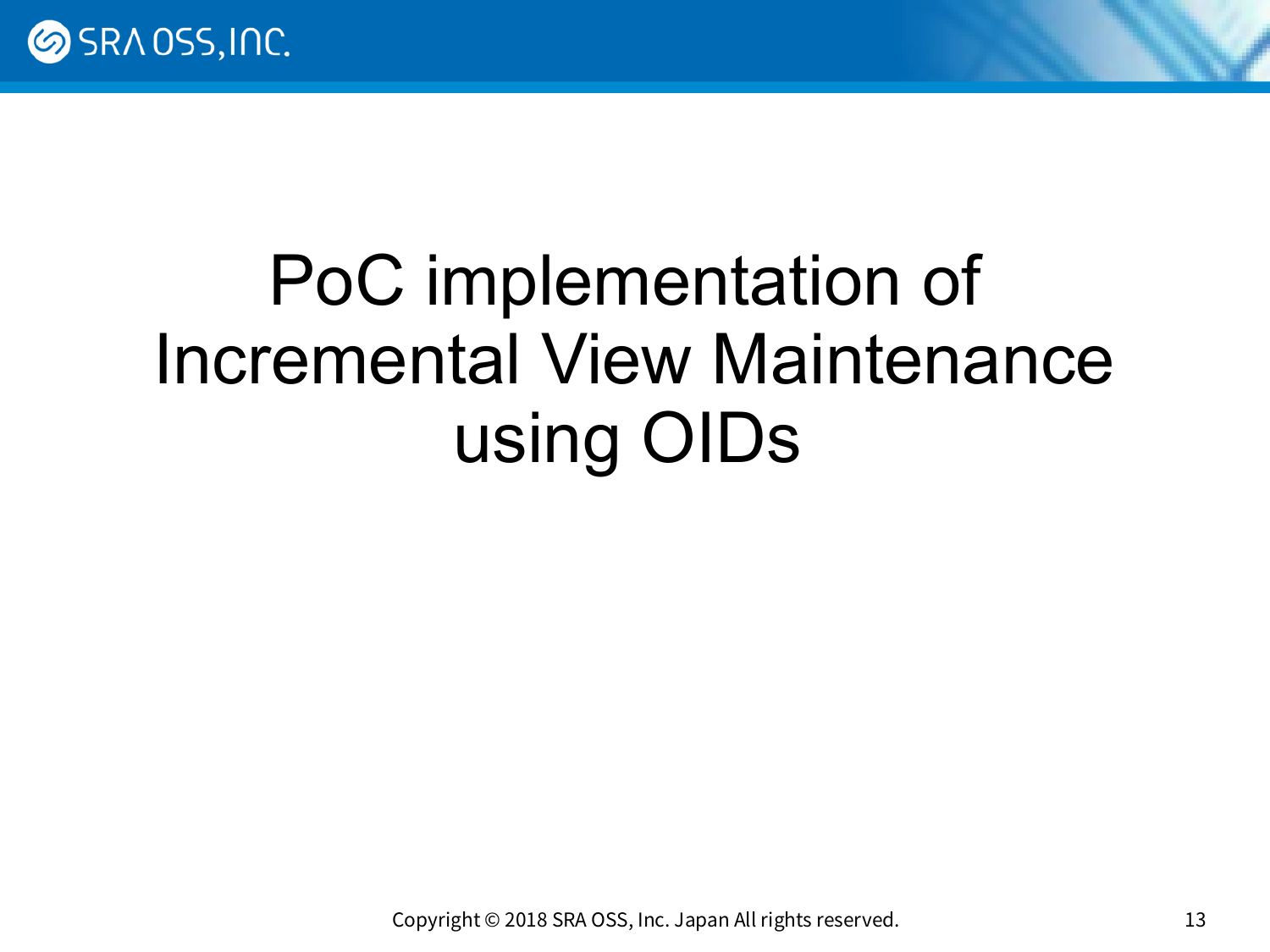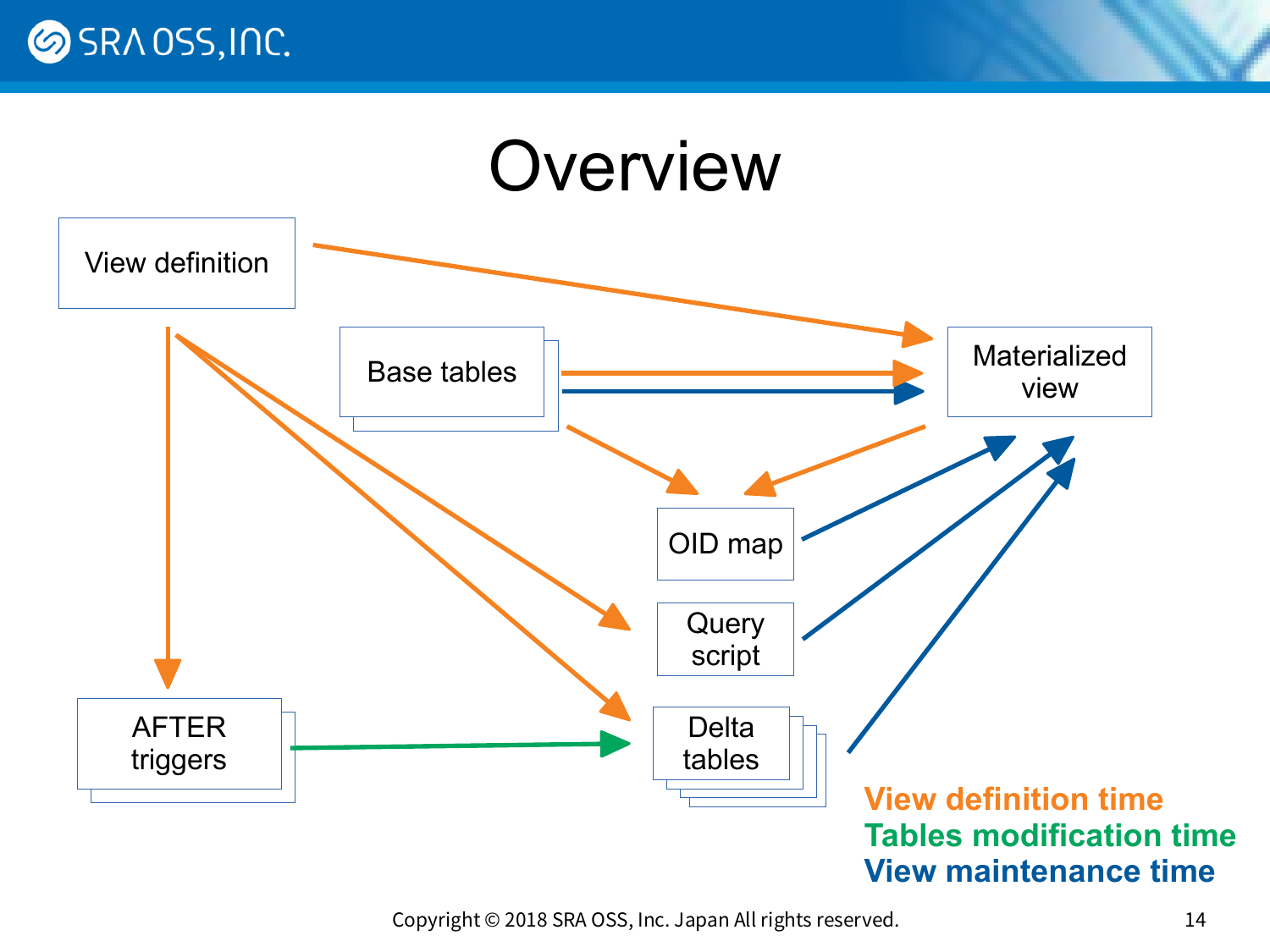

#### Overview

- 1.View definition time
	- Computing the materialized view data.
	- Creating OID map between the base tables and the materialized view.
	- Creating delta tables for the base tables.
	- Creating AFTER triggers on the base tables.
	- Generating query scripts to be run at view maintenance time.

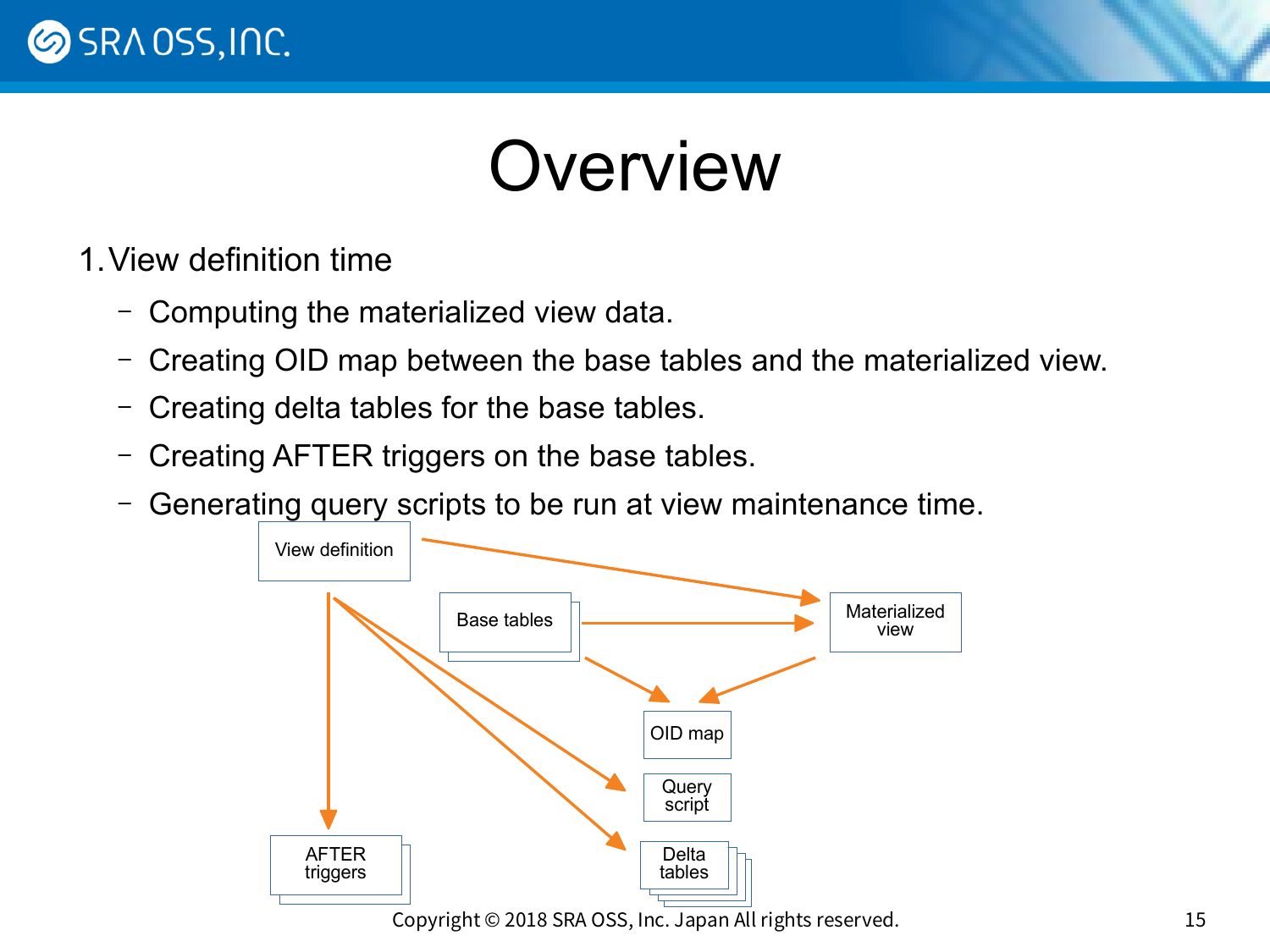

#### **Overview**

- 2.Table modification time
	- Logging changes on the base tables into the delta tables.

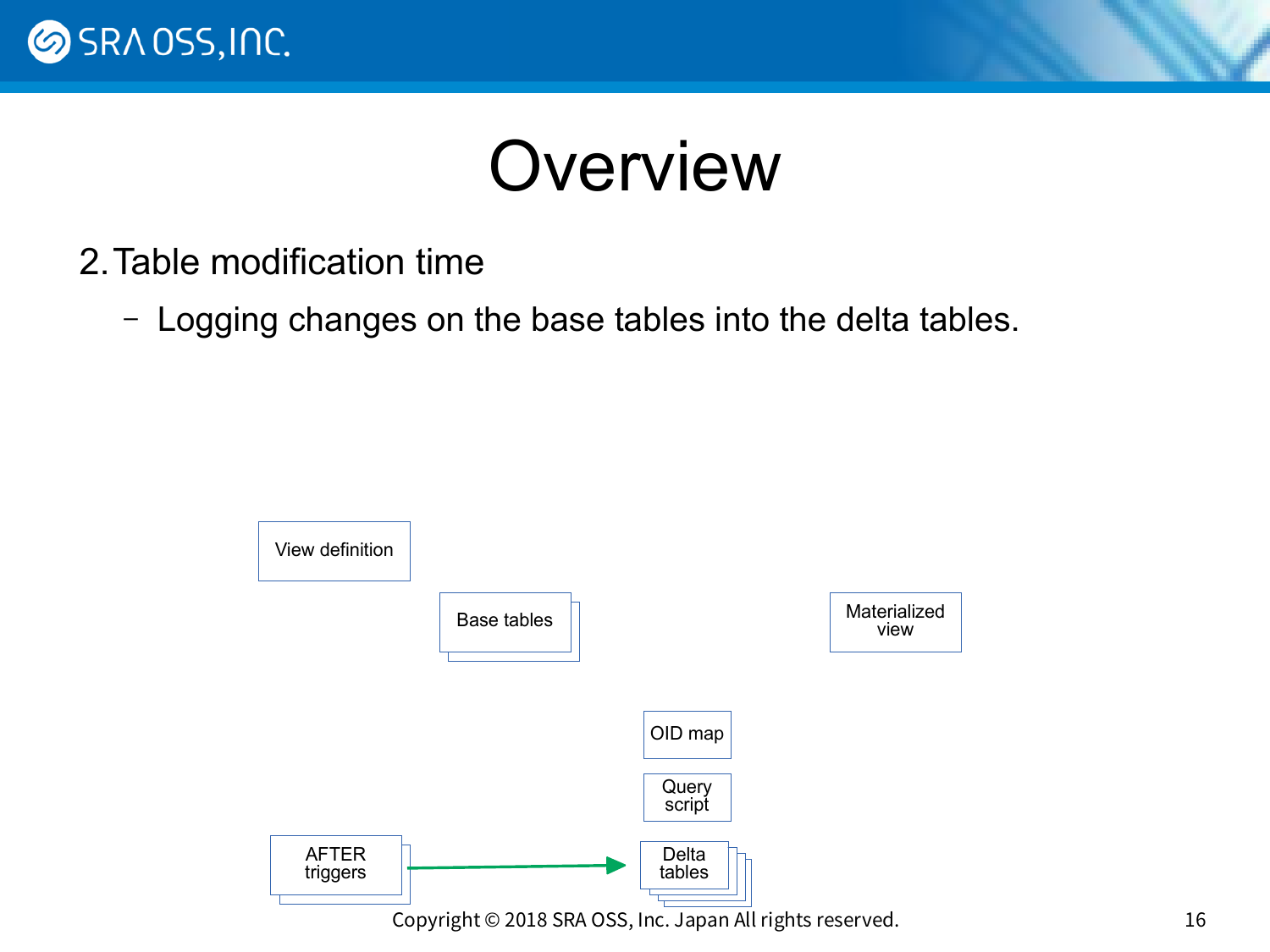

#### **Overview**

- 3.View maintenance time
	- Executing the query scripts to perform incremental maintenance of the materialized view.

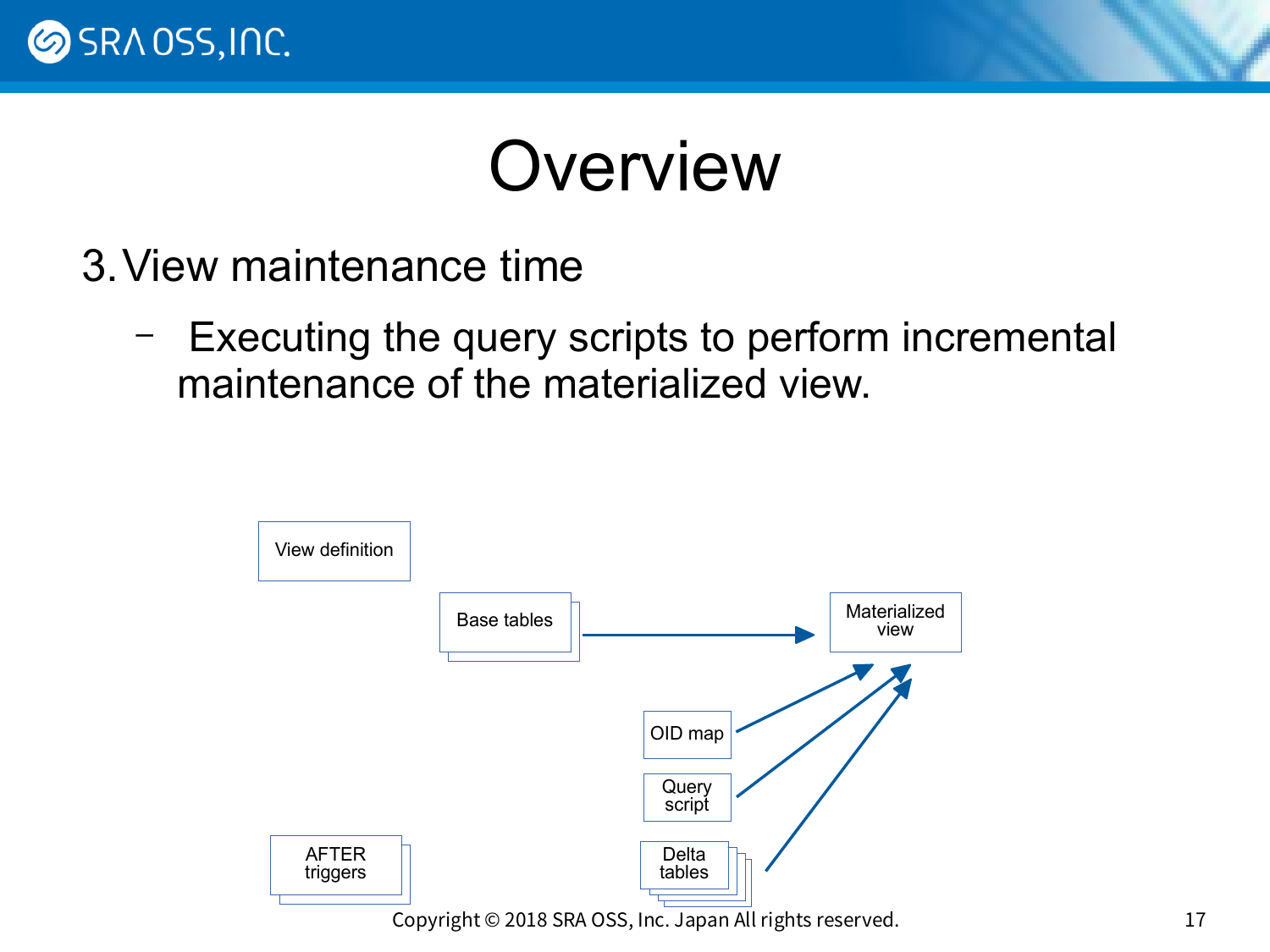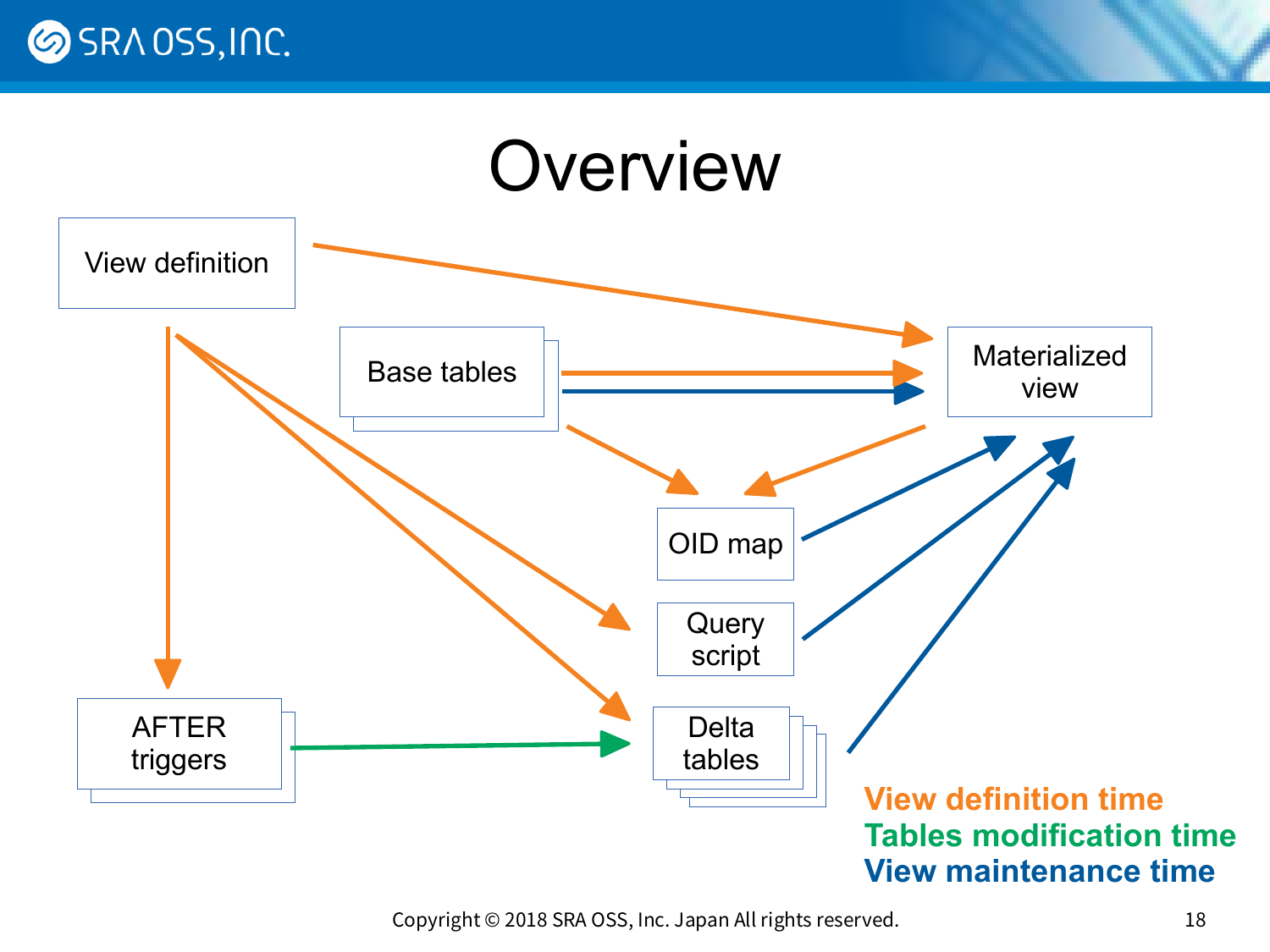## Before creating materialized views...

- Base tables have to have OIDs.
	- Create tables with oids option

CREATE TABLE mytable (i int) WITH OIDS;

– or use ALTER TABLE

ALTER TABLE mytable SET WITH OIDS;

- System tables for storing IVM metadata
	- pg\_ivm\_oidmap
		- Mapping row OIDs in materialized view and base relations
	- pg\_ivm\_script
		- Storing query scripts to be executed in view maintenance time
	- pg\_ivm\_deltamap
		- Mapping table OIDs of base relations and their delta tables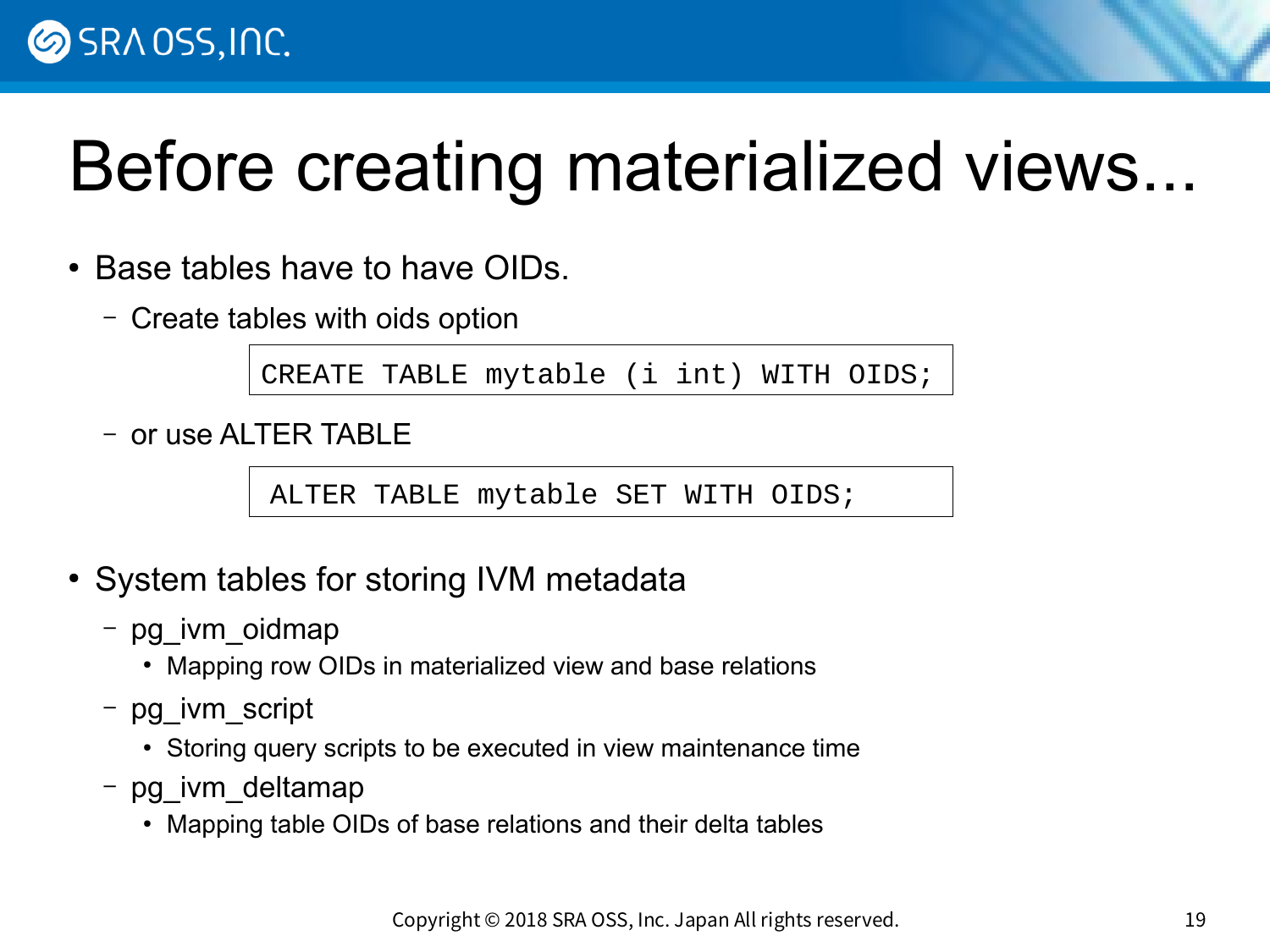

#### Materialized Views with OIDs

- Materialized views also have to be defined with OIDs.
	- The current PostgreSQL implementation doesn't support materialized views with OIDs.
	- Our PoC implementation allows materialized views to have OIDs.

CREATE MATERIALIZED VIEW V **WITH OIDS** AS SELECT device\_name, pid, price FROM devices d  $JOIN$  parts  $\overline{p}$  ON d.pid = p.pid;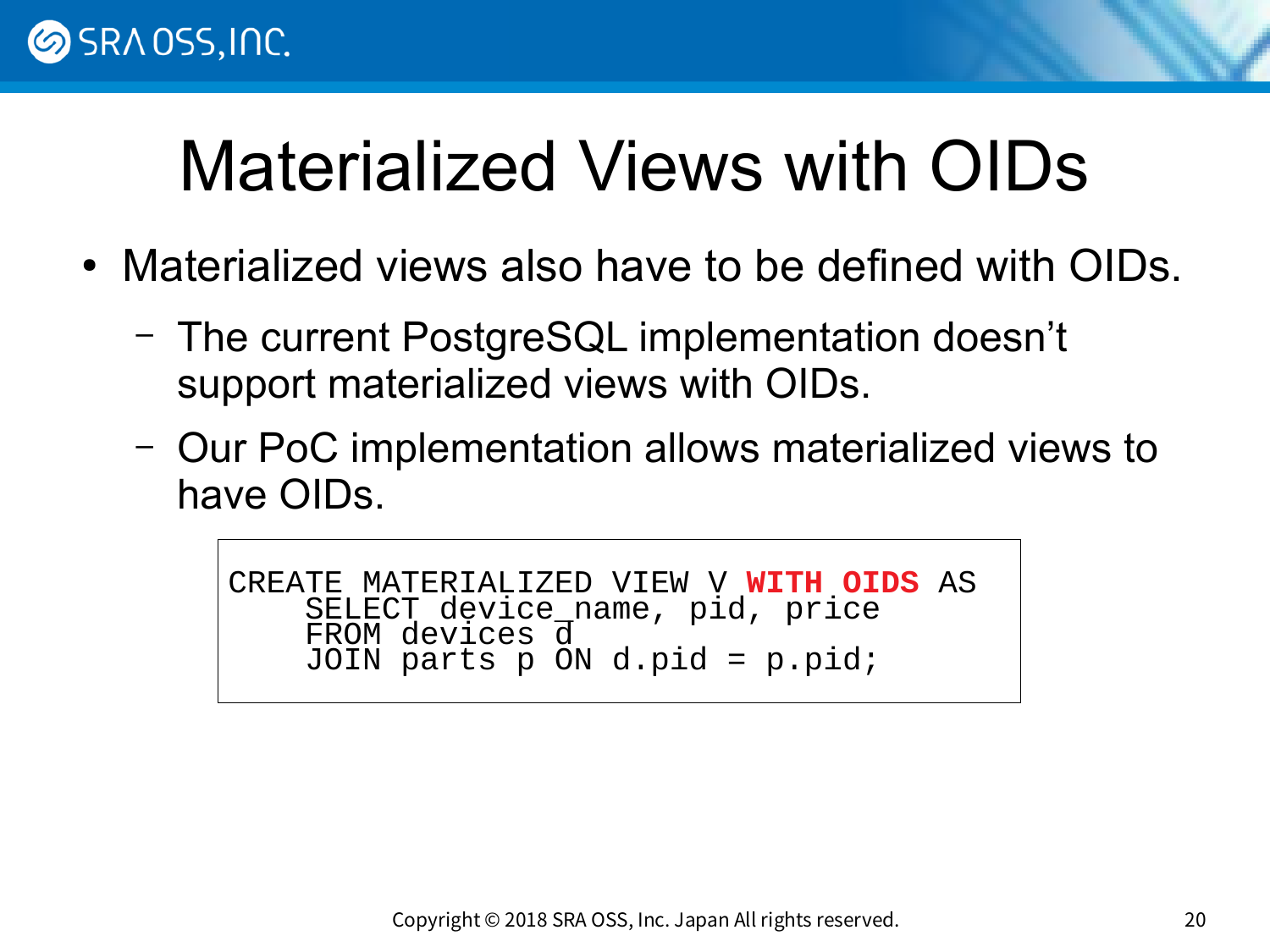**SRAOSS, INC.** 

## View Definition Time (1) Creating OID map

Row OIDs are collected during executing the SELECT query.

V (relation OID: 3333)

| OID | device nam<br>e | pid            | price       |
|-----|-----------------|----------------|-------------|
| 301 | device1         | P <sub>1</sub> | 10          |
| 302 | device2         | P <sub>2</sub> | 20          |
| 303 | device3         | P <sub>2</sub> | 20          |
|     |                 | insert         |             |
|     |                 |                | <b>JOIN</b> |

|  | devices (relation OID: 1111) $\le$ |  |  |  |
|--|------------------------------------|--|--|--|
|--|------------------------------------|--|--|--|

| (III) | device name | pid            |
|-------|-------------|----------------|
| 101   | device1     | P <sub>1</sub> |
| 102   | device2     | P <sub>2</sub> |
| 103   | device3     | $\mathbf{p}$   |

|        | pg_ivm_oidmap |           |         |           |         |  |  |  |  |
|--------|---------------|-----------|---------|-----------|---------|--|--|--|--|
|        |               | viewrelid | viewoid | baserelid | baseoid |  |  |  |  |
|        |               | 3333      | 301     | 1111      | 101     |  |  |  |  |
|        |               | 3333      | 301     | 2222      | 201     |  |  |  |  |
|        |               | 3333      | 302     | 1111      | 102     |  |  |  |  |
|        |               | 3333      | 302     | 2222      | 202     |  |  |  |  |
| insert |               | 3333      | 303     | 1111      | 103     |  |  |  |  |
|        |               |           | 303     | 2222      | 202     |  |  |  |  |

Copyright © 2018 SRA OSS, Inc. Japan All rights reserved. 21

OID pid parts

201 P1 part1 10

202 P2 part2 20

name

parts (relation OID: 2222)

price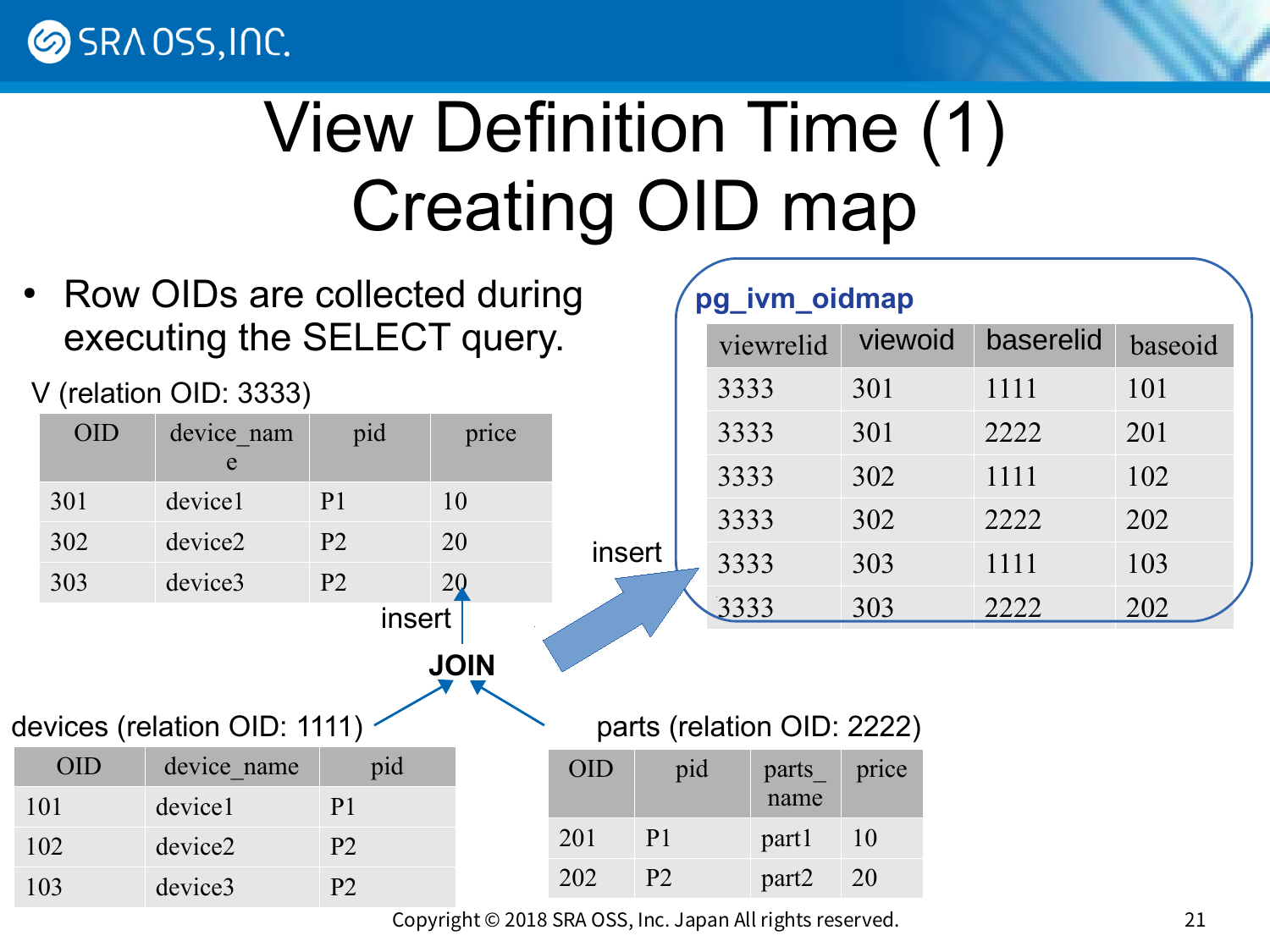

## View Definition Time (2) Query tree analysis

• Extract base tables from the view definition query.



- 2. Create AFTER triggers on base tables.
- 3. Generate query scripts to be run at view maintenance time.

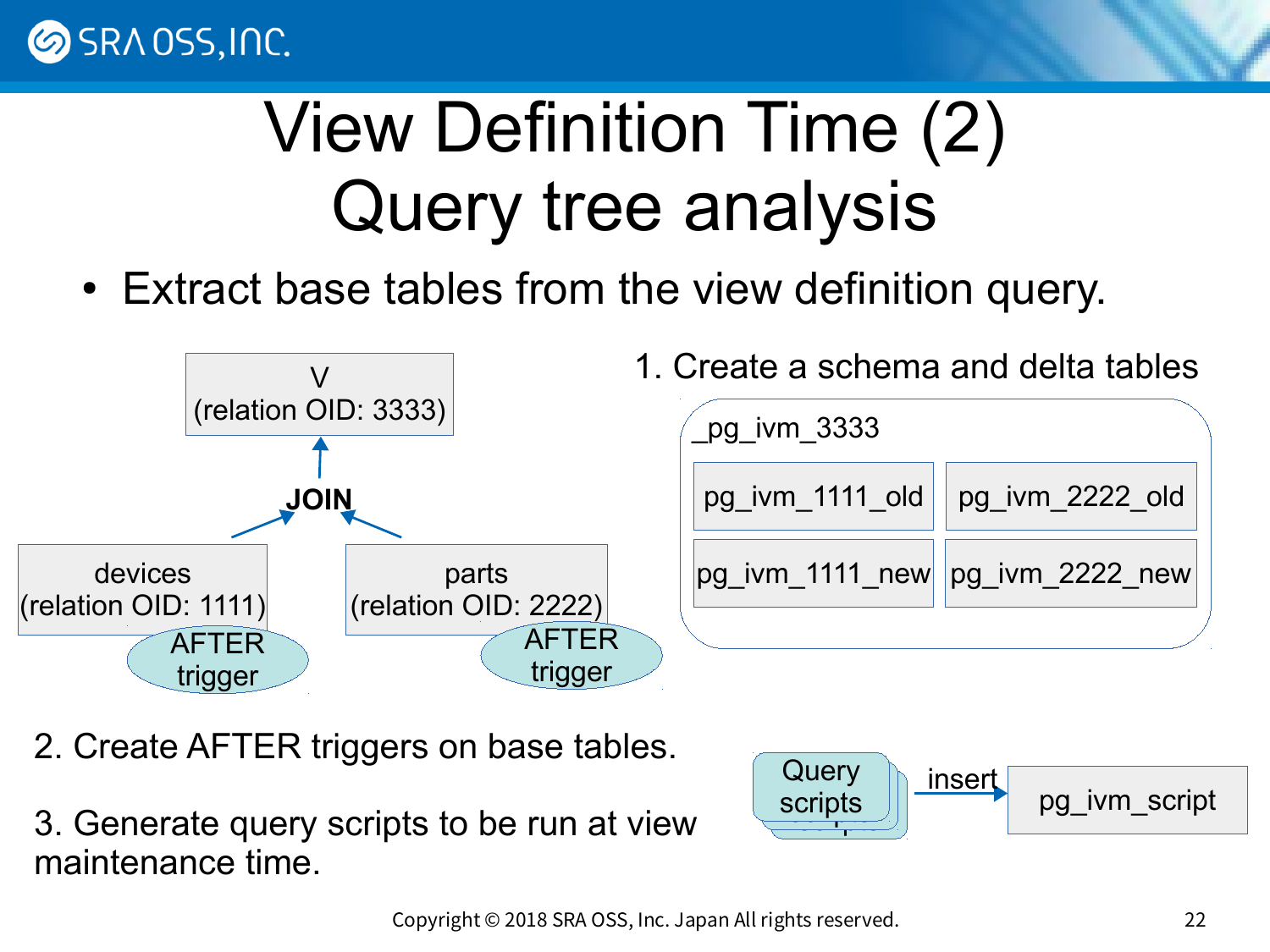

## Table Modification time (1)

- AFTER trigger on the base table is executed.
	- OLD delta tuples are inserted into pg\_ivm\_xxx\_old.
		- Deleted tuples
		- Old contents of updated tuples
	- NEW delta tuples are inserted into pg\_ivm\_xxx\_new.
		- Inserted tuples
		- New contents of updated tuples

#### parts (relation OID: 2222)

| <b>OID</b> | pid            | parts name | price               |
|------------|----------------|------------|---------------------|
| 201        | P <sub>1</sub> | part1      | $10 \rightarrow 15$ |
| 202        | P <sub>2</sub> | part2      | 20                  |

#### pg\_ivm\_2222\_old

| <b>OID</b> | pid | parts_name | price |
|------------|-----|------------|-------|
| 201        |     | part1      | W     |



| <b>OID</b> | pid | parts_name | price |
|------------|-----|------------|-------|
| 201        |     | partl      | 15.   |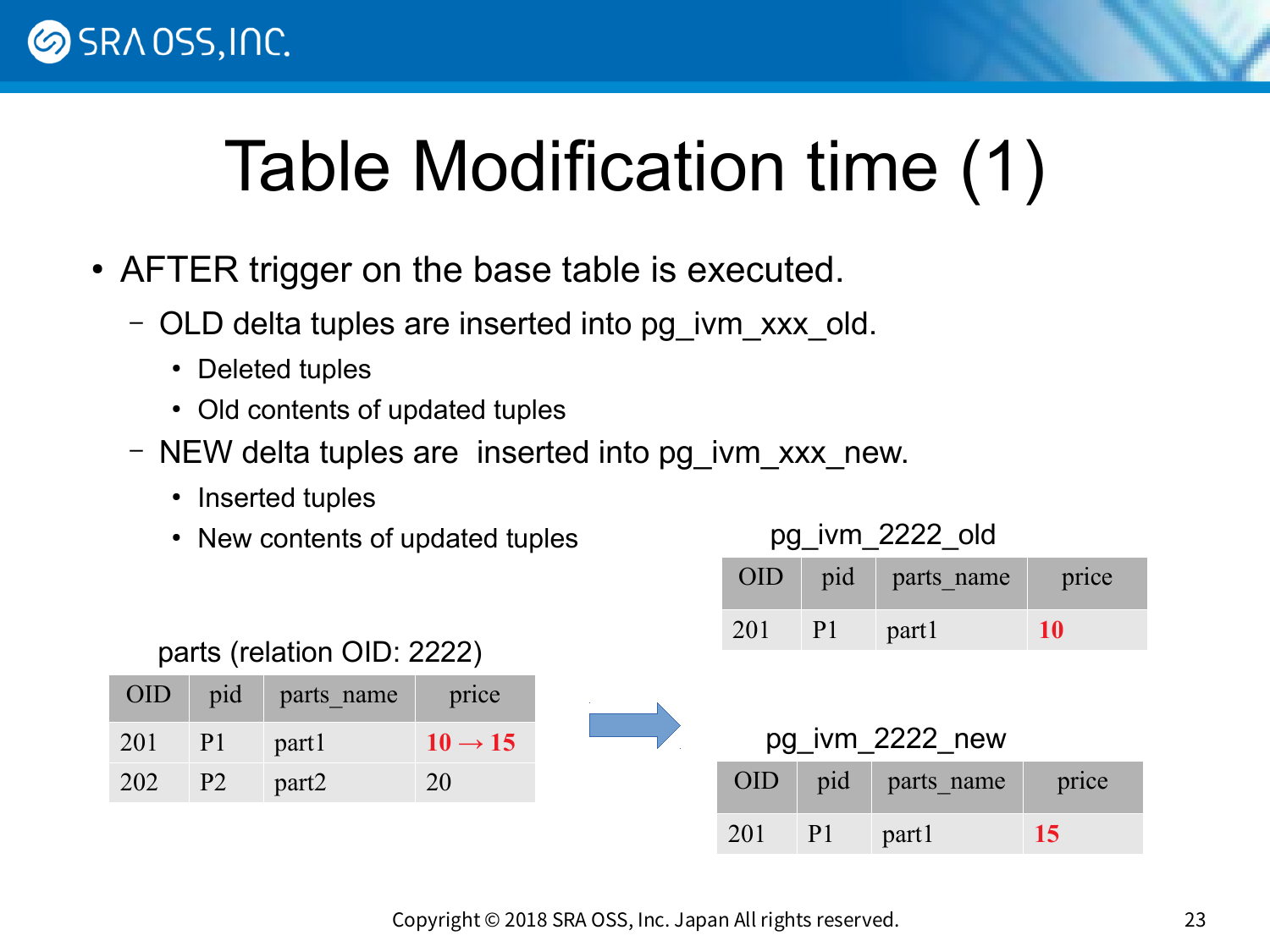

## Table Modification time (2)

- AFTER trigger on the base table is executed.
	- When tuples are deleted or updated, old contents in the new delta table are dropped.
		- This allows a table to be modified multiple times.



pg\_ivm\_2222\_old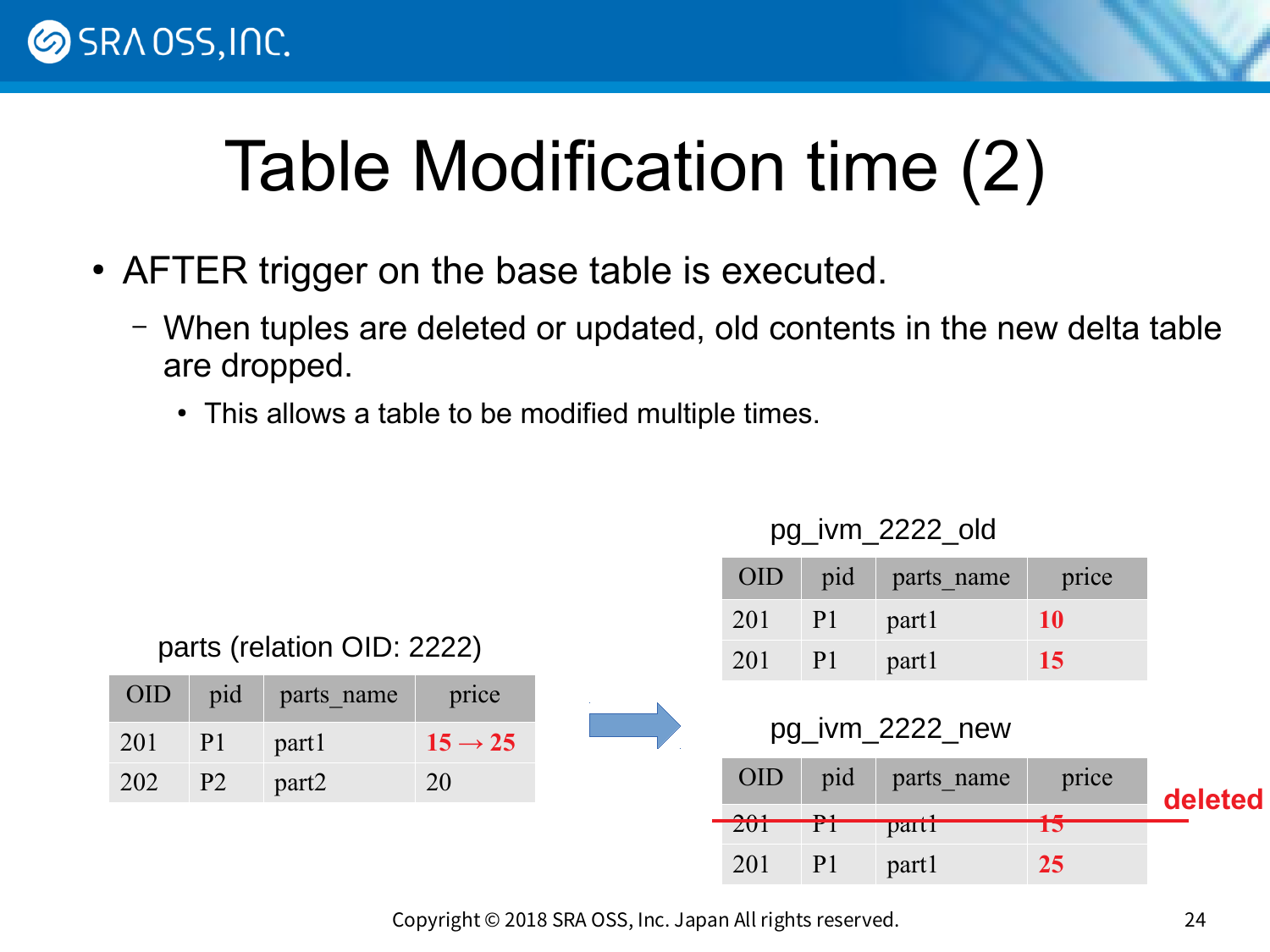

## View maintenance time (1)

• Syntax for Incremental View Maintenance (provisional)

REFRESH MATERIALIZED VIEW **INCREMENTAL** V;

• Execute query scripts in pg\_ivm\_query.

pg\_ivm\_**2222**\_old

1. Delete old tuples from the materialized view

|            |                        |                | py ivili <b>ZZZZ</b> Ulu |                 |         |                                        |         |           |         |
|------------|------------------------|----------------|--------------------------|-----------------|---------|----------------------------------------|---------|-----------|---------|
|            | <b>OID</b>             | pid            | parts name               | price           |         | pg_ivm_oidmap                          |         |           | deleted |
|            | 201                    | P <sub>1</sub> | part1                    | 10              |         | viewrelid                              | viewoid | baserelid | baseoid |
|            |                        |                |                          |                 |         | 3333                                   | 301     |           | 101     |
|            |                        |                |                          |                 |         | 3333                                   | 301     | 2222      | 201     |
|            | V (relation OID: 3333) |                |                          |                 |         | 3333                                   | 302     | 1111      | 102     |
| <b>OID</b> | device nam             |                | pid                      | price           |         | 3333                                   | 302     | 2222      | 202     |
|            | e                      |                |                          |                 | deleted | 3333                                   | 303     | 1111      | 103     |
| 301        | device1                |                | P1                       | $\overline{10}$ |         | 3333                                   | 303     | 2222      | 202     |
| 302        | device2                |                | P <sub>2</sub>           | 20              |         |                                        |         |           |         |
| 303        | device3                |                | P <sub>2</sub>           | 20              |         | SRA OSS Inc. Janan All rights reserved |         |           | つら      |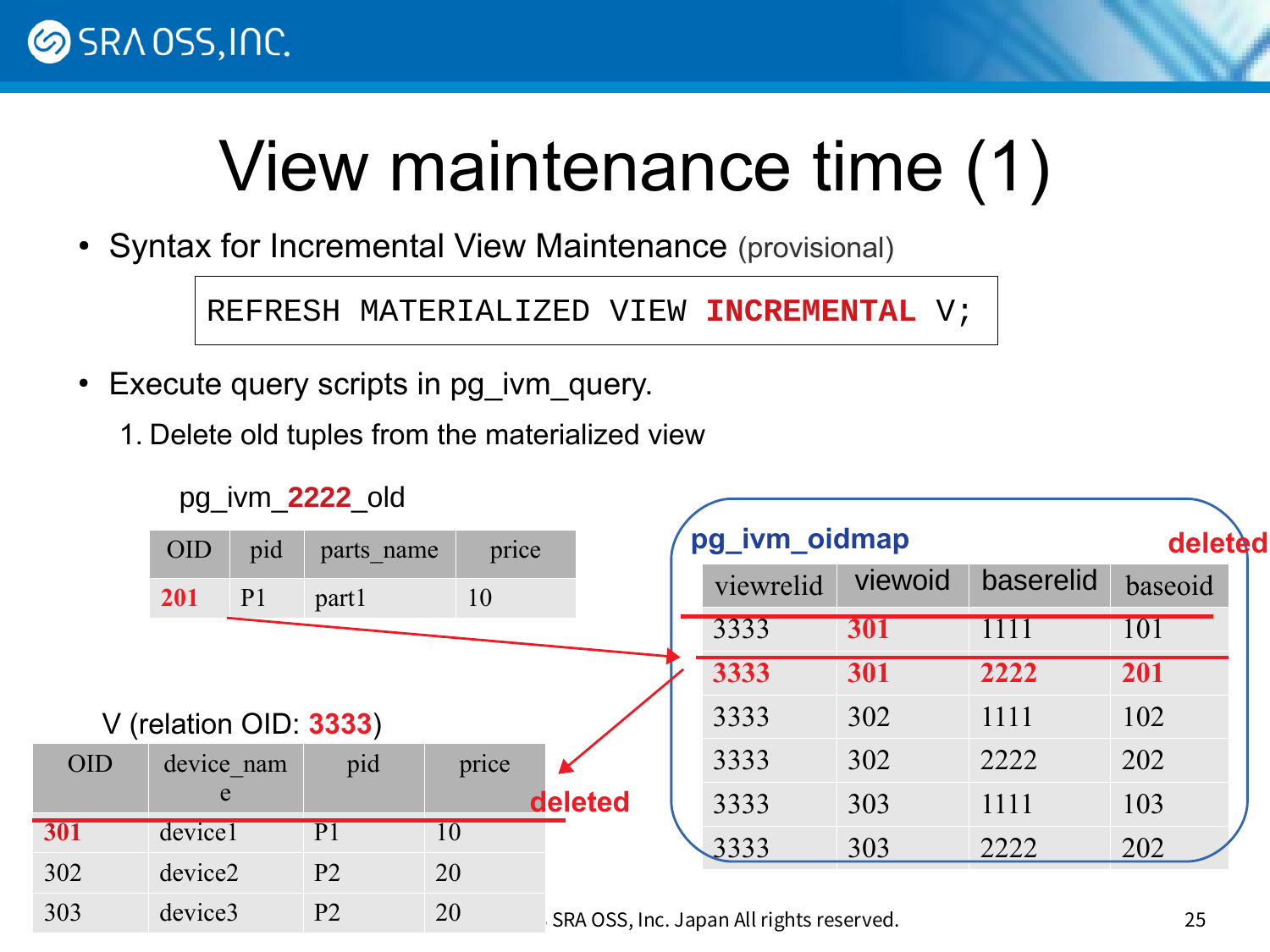

## View maintenance time (2)

- 2. Insert new tuples into the materialized view
	- JOIN of a base table and a NEW delta table results in new tuples to-be-inserted into the materialized view.

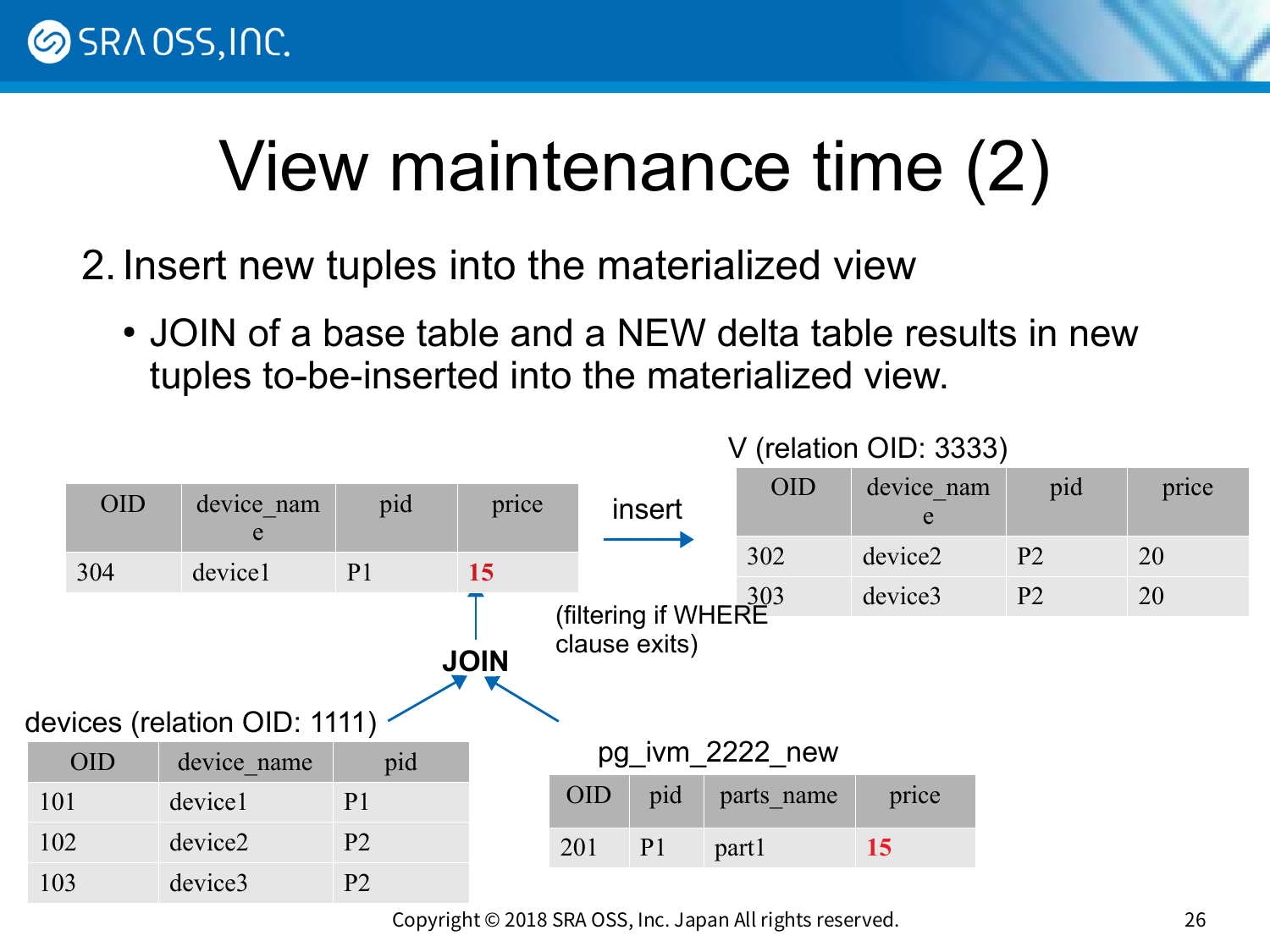

## View maintenance time (3)

- When both tables in JOIN are modified :
	- Three JOIN results are inserted into the materialized view.

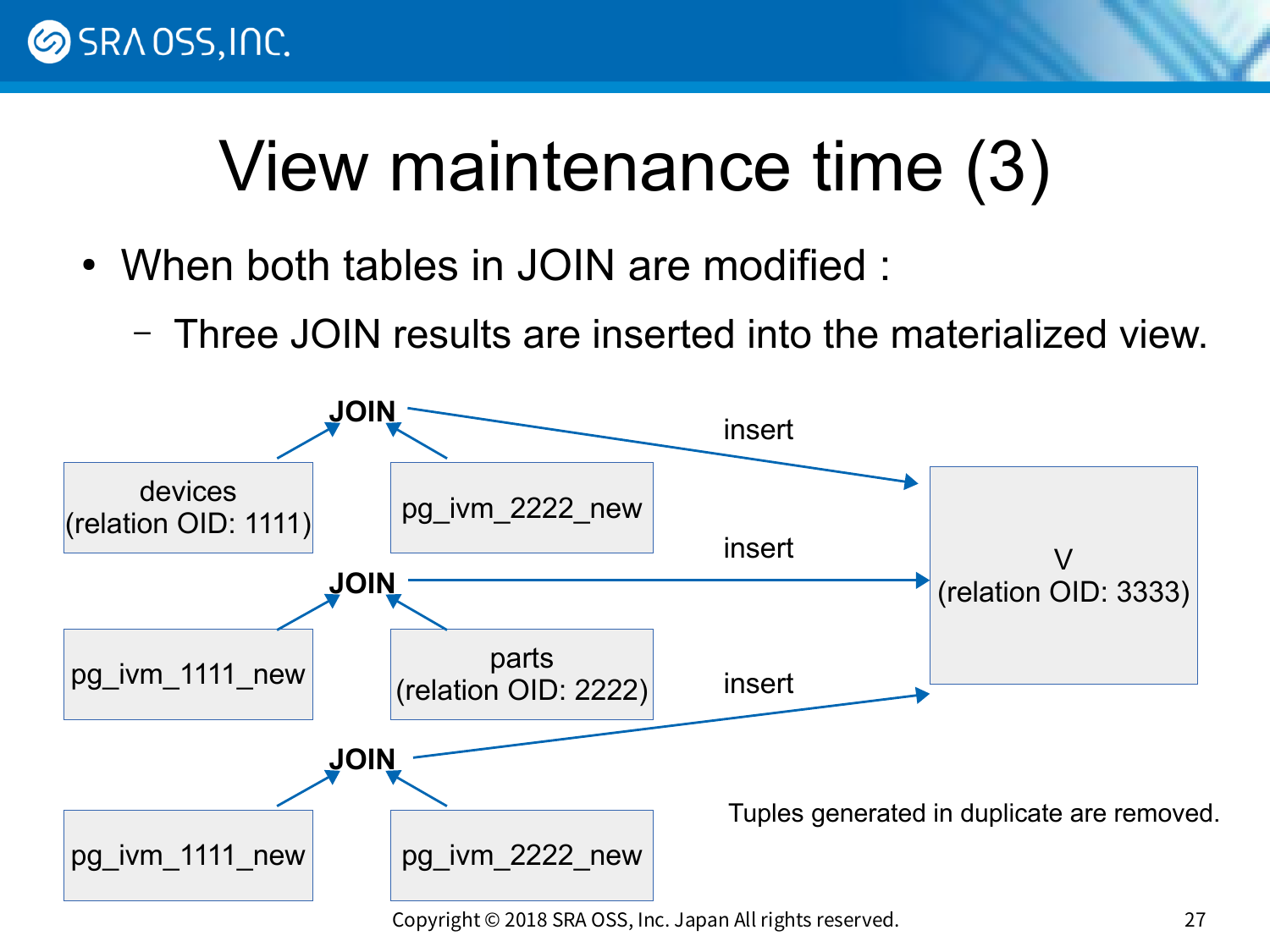

## Examples (1)

• Materialized views of a simple join using pgbench tables:

Standard materialized view:

```
CREATE MATERIALIZED VIEW mv normal AS
   SELECT a.aid, a.abalance, t.tbalance
     FROM pgbench_accounts a
       JOIN pgbench_tellers t ON a.bid = t.bid
    WHERE t.tid in (1,2,3);
```
IVM materialized view:

CREATE MATERIALIZED VIEW mv\_ivm **WITH OIDS** AS SELECT a.aid, a.abalance, t.tbalance FROM pgbench\_accounts a JOIN pgbench\_tellers t ON a.bid = t.bid WHERE  $t.tid$  in  $(1,2,3)$ ;

Scale factor of pgbench: 500

– pgbench\_accounts: 50,000,000 rows

– pgbench\_tellers: 5,000 rows

– Materialized view: 300,000 rows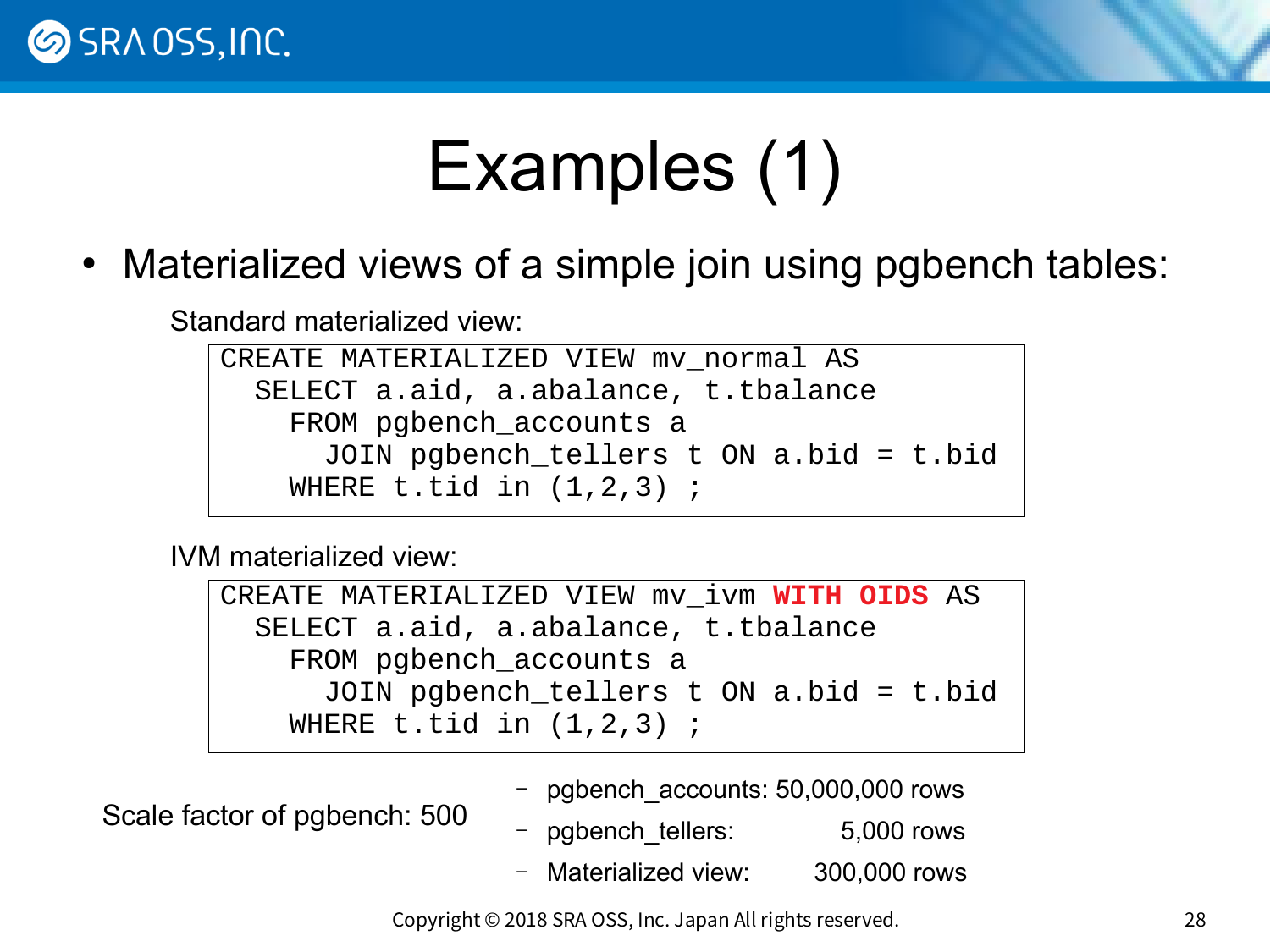

## Examples (2)

• Updating pgbench accounts:

```
ivm_demo=# UPDATE pgbench_accounts SET abalance = abalance + 1 WHERE aid = 1;
UPDATE 1
Time: 9.749 ms
ivm demo=# REFRESH MATERIALIZED VIEW mv normal;
REFRESH MATERIALIZED VIEW
Time: 39979.546 ms (00:39.980)
ivm_demo=# REFRESH MATERIALIZED VIEW INCREMANTALLY mv_ivm; 
REFRESH MATERIALIZED VIEW
Time: 537.591 ms
ivm_demo=# SELECT count(1) FROM (
              (SELECT * FROM mv_normal EXCEPT SELECT * FROM mv_ivm) 
               UNION ALL 
              (SELECT * FROM mv_ivm EXCEPT SELECT * FROM mv_normal)) q;
 count 
-------
     \boldsymbol{\Theta}(1 row)
                                         Updating a row in pgbech accounts
                                                Confirming the two results are same
                                                               IVM is (x 74) faster
```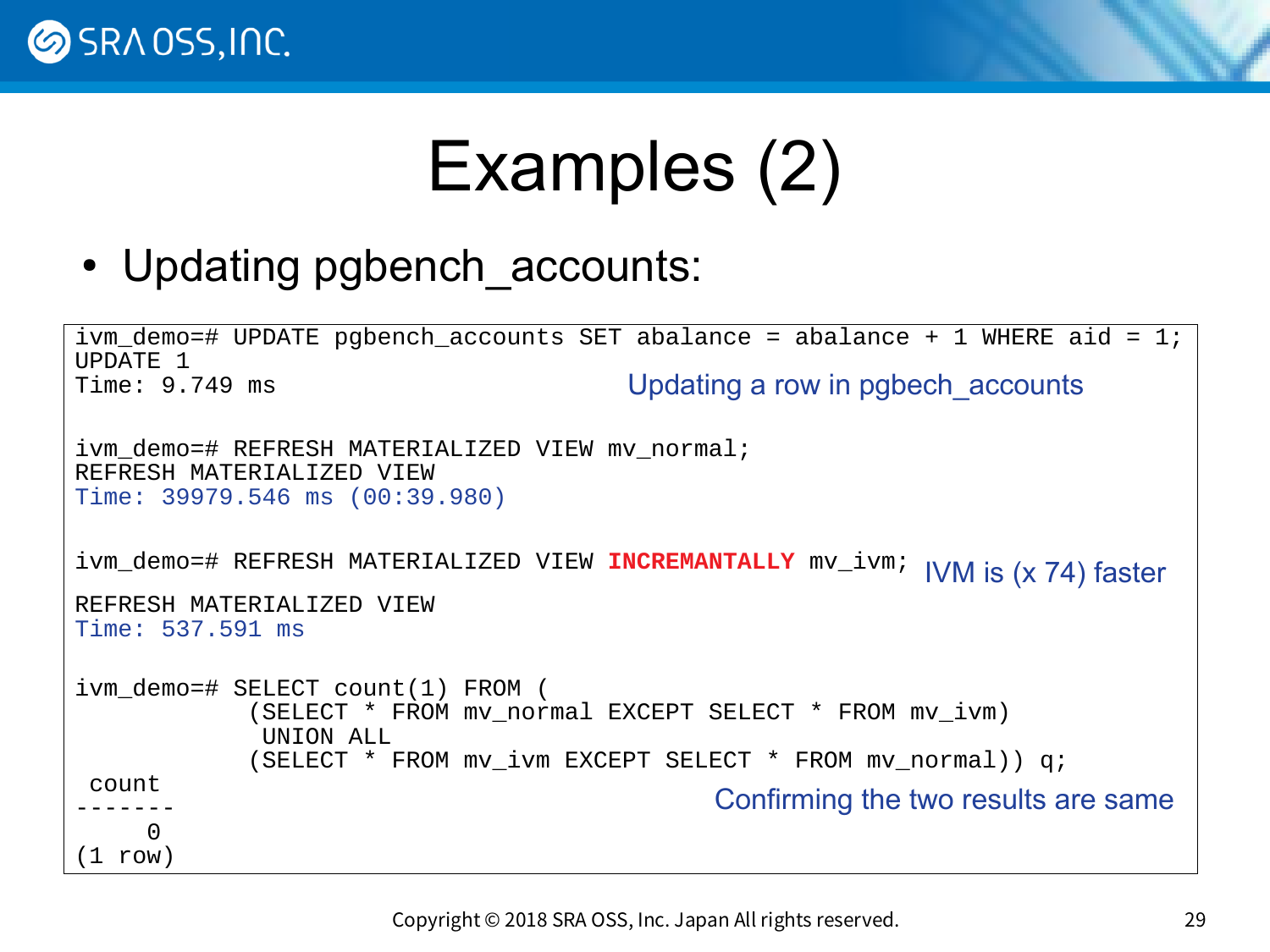

#### Examples (3)

- Updating pgbench accounts:
	- IVM is faster than the standard refresh.
	- The execution time increases as the number of updated rows increases.

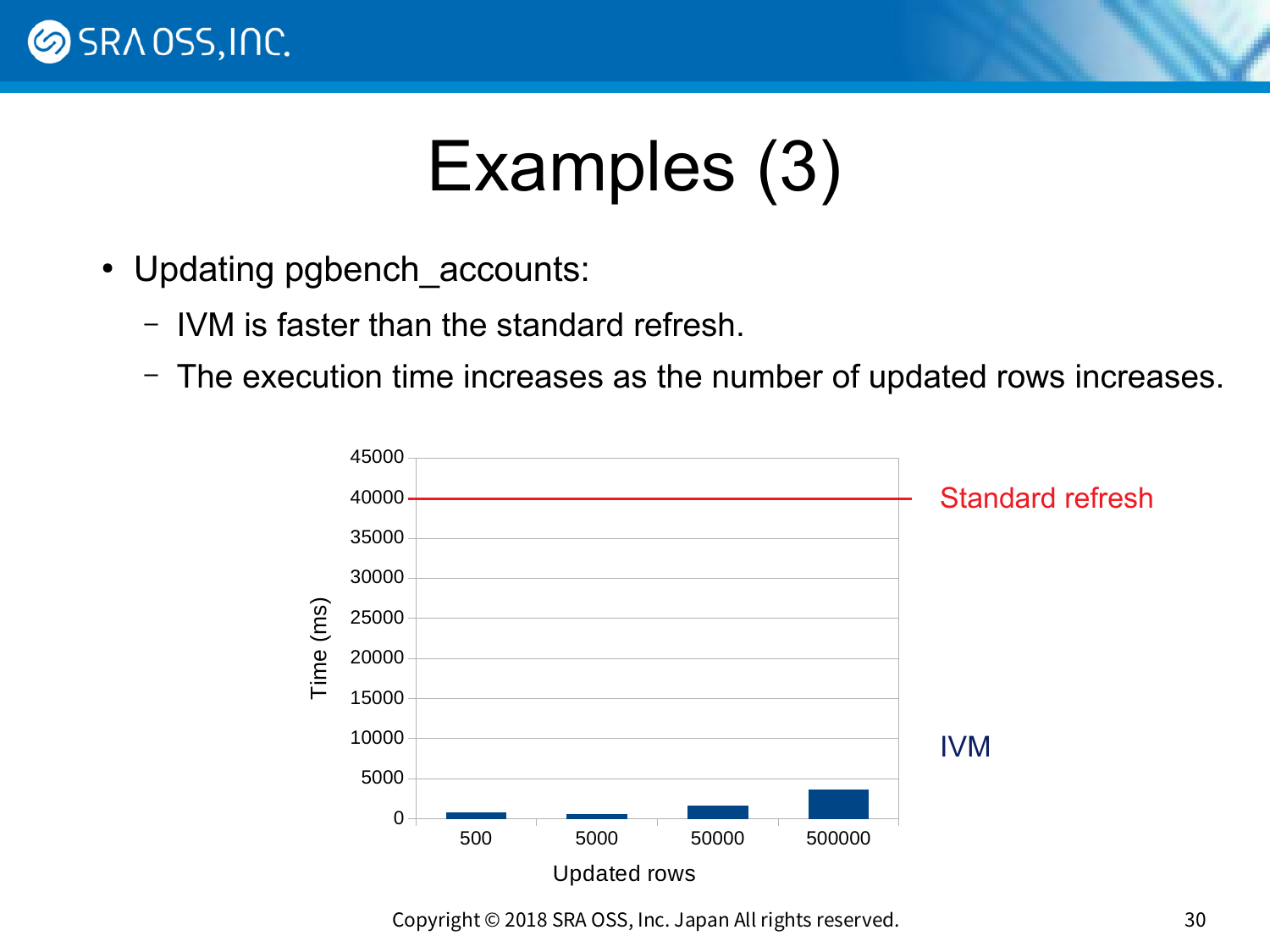

#### Examples (4)

• Updating pgbench tellers:

CREATE MATERIALIZED VIEW mv\_ivm **WITH OIDS** AS SELECT a.aid, a.abalance, t.tbalance FROM pgbench accounts a JOIN pgbench\_tellers t ON a.bid = t.bid WHERE  $t.tid$  in  $(1,2,3)$ ;

ivm demo=# UPDATE pgbench tellerss SET tbalance = tbalance + 1 WHERE  $tid = 5$ ; UPDATE 1 Time: 10.007 ms Updating a row in pgbech tellers which is unrelated to the view.

ivm\_demo=# REFRESH MATERIALIZED VIEW **INCREMENTALLY** mv\_ivm; REFRESH MATERIALIZED VIEW Time: 512.998 ms

IVM is fast because of nothing to do

ivm\_demo=# UPDATE pgbench\_tellers SET tbalance = tbalance + 1 WHERE **tid = 1**; UPDATE 1 Time: 9.201 ms Updating a row in pgbech\_tellers

which is related to the view.

ivm\_demo=# REFRESH MATERIALIZED VIEW **INCREMENTALLY** mv\_ivm; REFRESH MATERIALIZED VIEW Time: 19555.446 ms (00:19.555)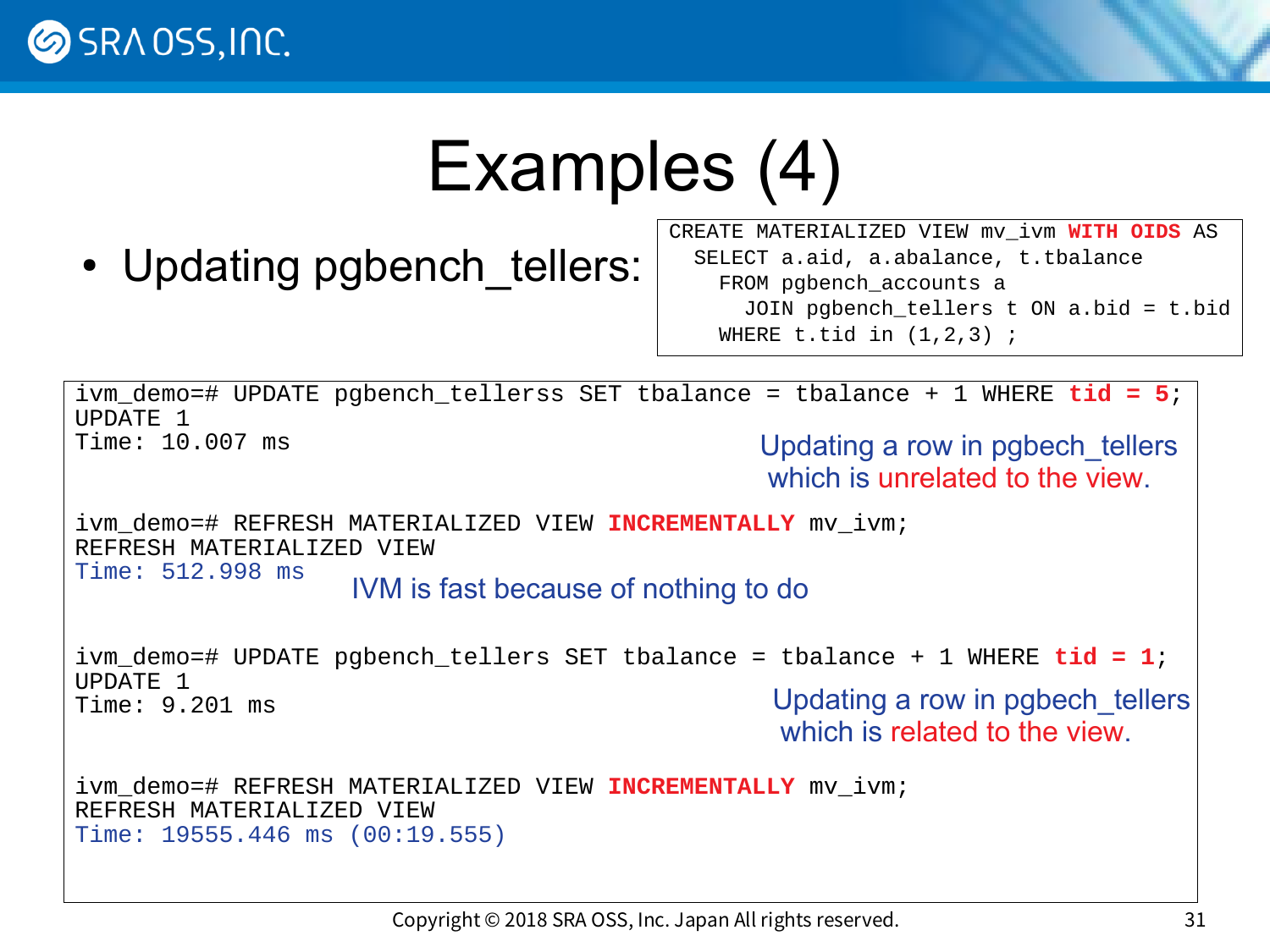

## Examples (5)

- Updating pgbench tellers:
	- IVM is not so better than the standard refresh.
		- A row update in pgbench tellers is relating to all rows of pgbench accounts.
		- 3 rows update causes update of ALL rows in the view.
	- Overhead of the oidmap maintenance

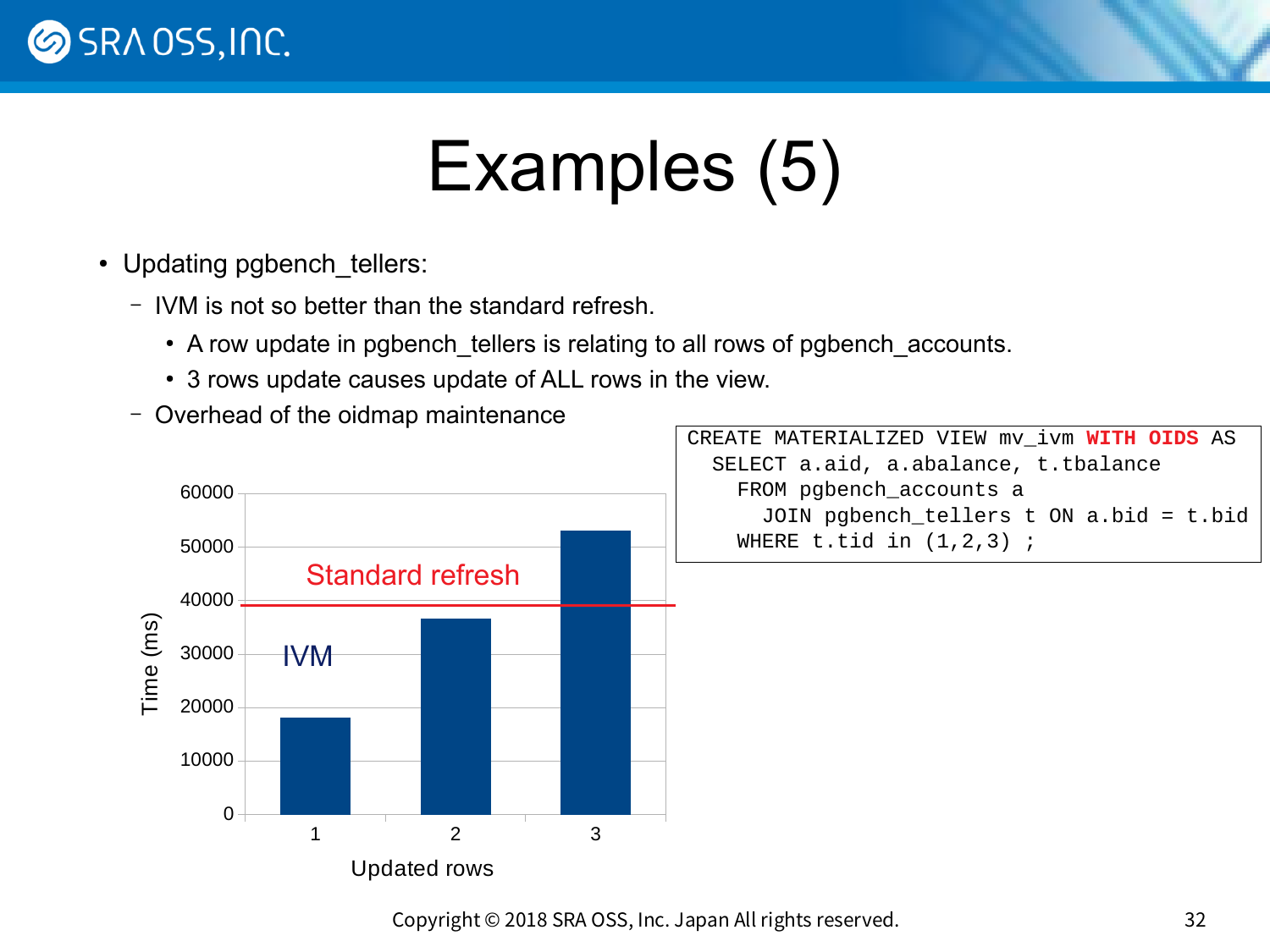

#### Current Restrictions

- The current PoC implementation of IVM is very simplified.
- A lot of restrictions
	- Only simple join view is supported.
		- Join of two base tables, selection, and projection
		- Not supporting:
			- Aggregation, multiple joins, sub queries, ...etc.
	- Plans used for creating and refreshing the view is limited.
		- Nested loop join, merge join, sort, seqscan
		- Not supporting:
			- Hash-join, bitmap scan, parallel scan, …etc.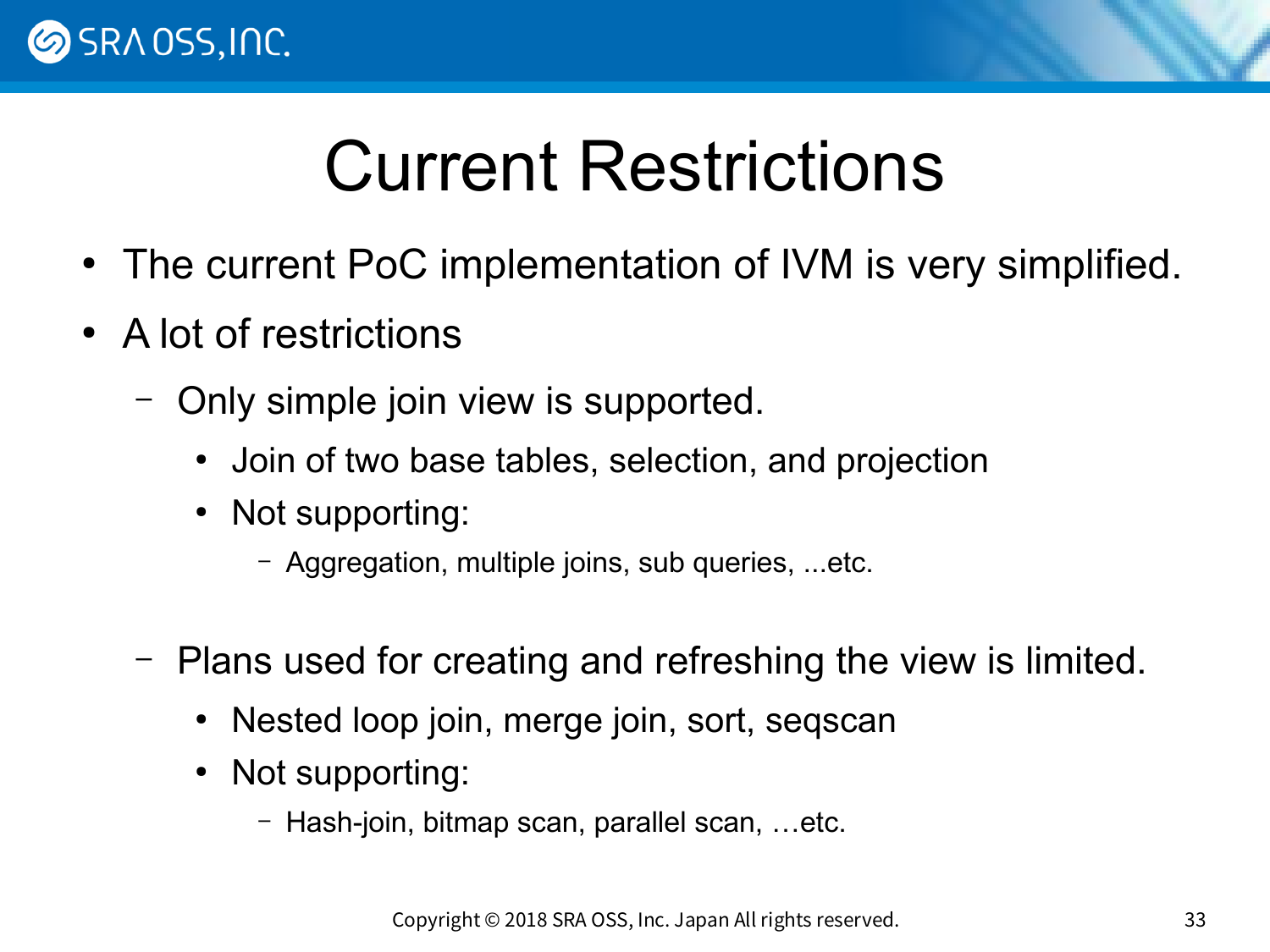

## About using OIDs

- OIDs in our implementation:
	- Identify tuples in base relations and materialized views.
	- Provide mapping between these tuples.
- Problems:
	- 32-bit integer: It is not large enough to provide uniqueness in large tables.
	- Using a user-created table's OID column as a primary key is discouraged.
	- It is hard to handle in the implementation …
	- $\rightarrow$  Other better way might need to be investigated.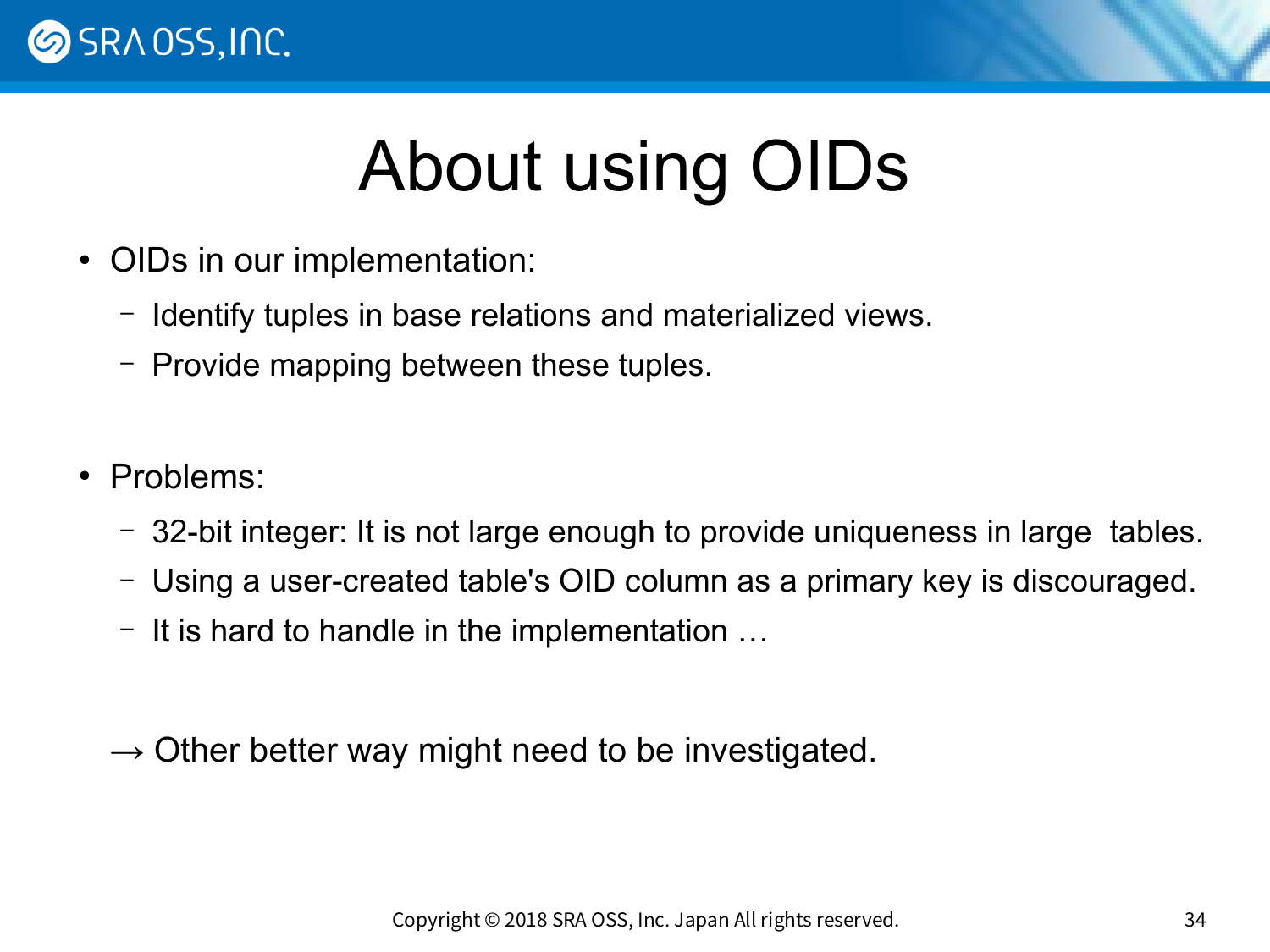



- PoC implementation of IVM on PostgreSQL using OIDs
	- Fast refresh of a materialized view
	- It would be efficient when small fraction of a large base table is update.
- Future plans:
	- Eliminate performance issues:
		- Overhead of the oid mapping maintenance.
		- Direct update of the materialized view instead of delete & insert.
	- Support more generally defined view and plans.
	- Avoid to rely on OIDs:
		- Using unique index on base tables?